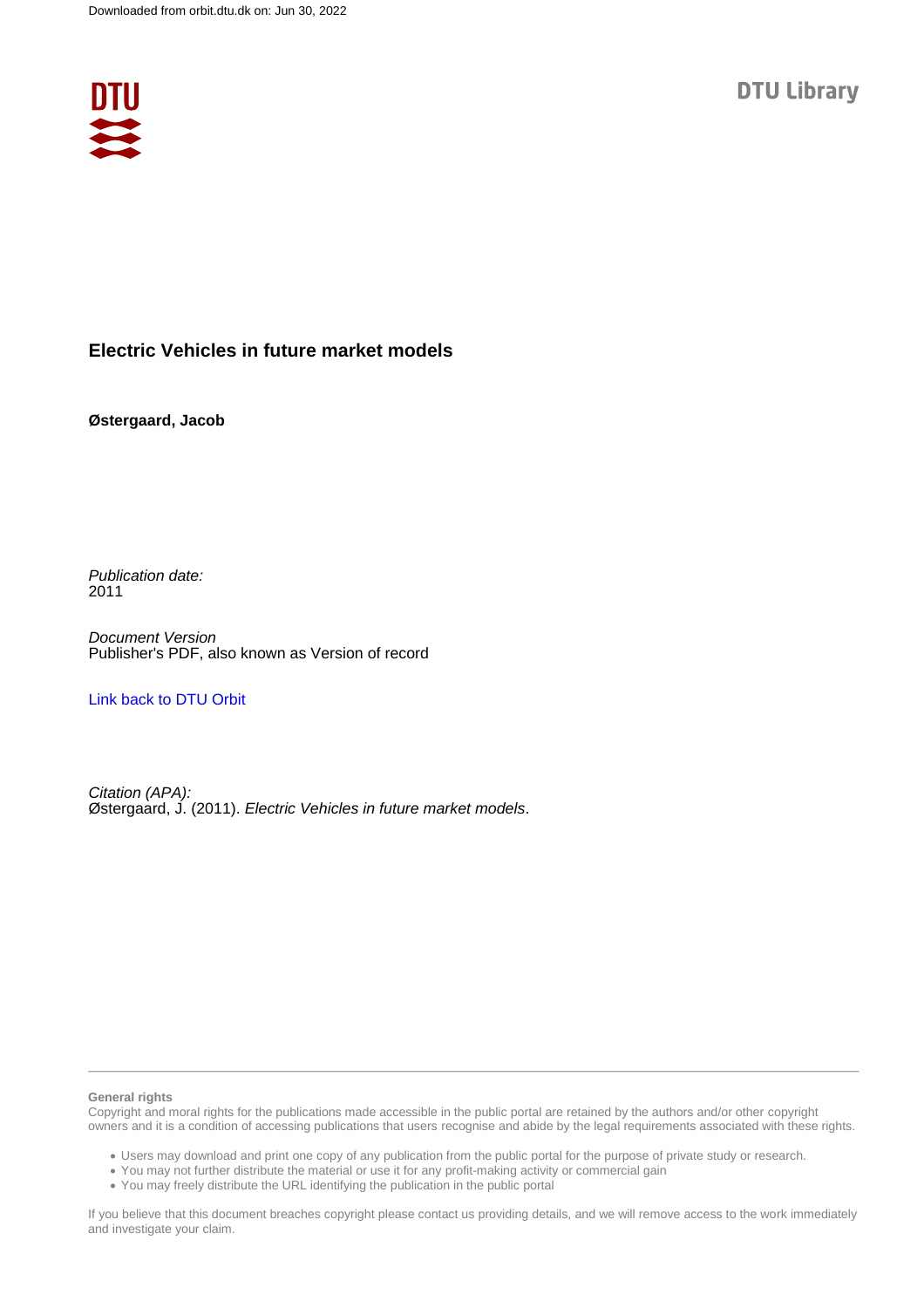

ELECTRIC VEHICLES IN A DISTRIBUTED AND INTEGRATED MARKET USING SUSTAINABLE ENERGY AND OPEN NETWORKS

# ELECTRIC VEHICLES IN FUTURE MARKET MODELS

| Type:                              | <b>Deliverable</b>                               |
|------------------------------------|--------------------------------------------------|
| Identifier:                        | D <sub>2.3</sub>                                 |
| <b>Classification:</b><br>Version: | Report                                           |
| Editors:                           | Charlotte Søndergren (Danish Energy Association) |
| Date:                              | 16 June 2011                                     |

Disclaimer: This document contains proprietary information. ALL INFORMATION CONTAINED HEREIN SHALL BE KEPT IN CONFIDENCE. None of this information shall be divulged to persons other than EDISON partners authorized by the nature of their duties to receive such information, or individuals or organizations authorized by EDISON in accordance with existing policy regarding release of consortium information. © Copyright EDISON consortium 2009.

Funding: Joint by partners and Danish Government (ForskEL programme, project 081216, 35 MDKK public financing).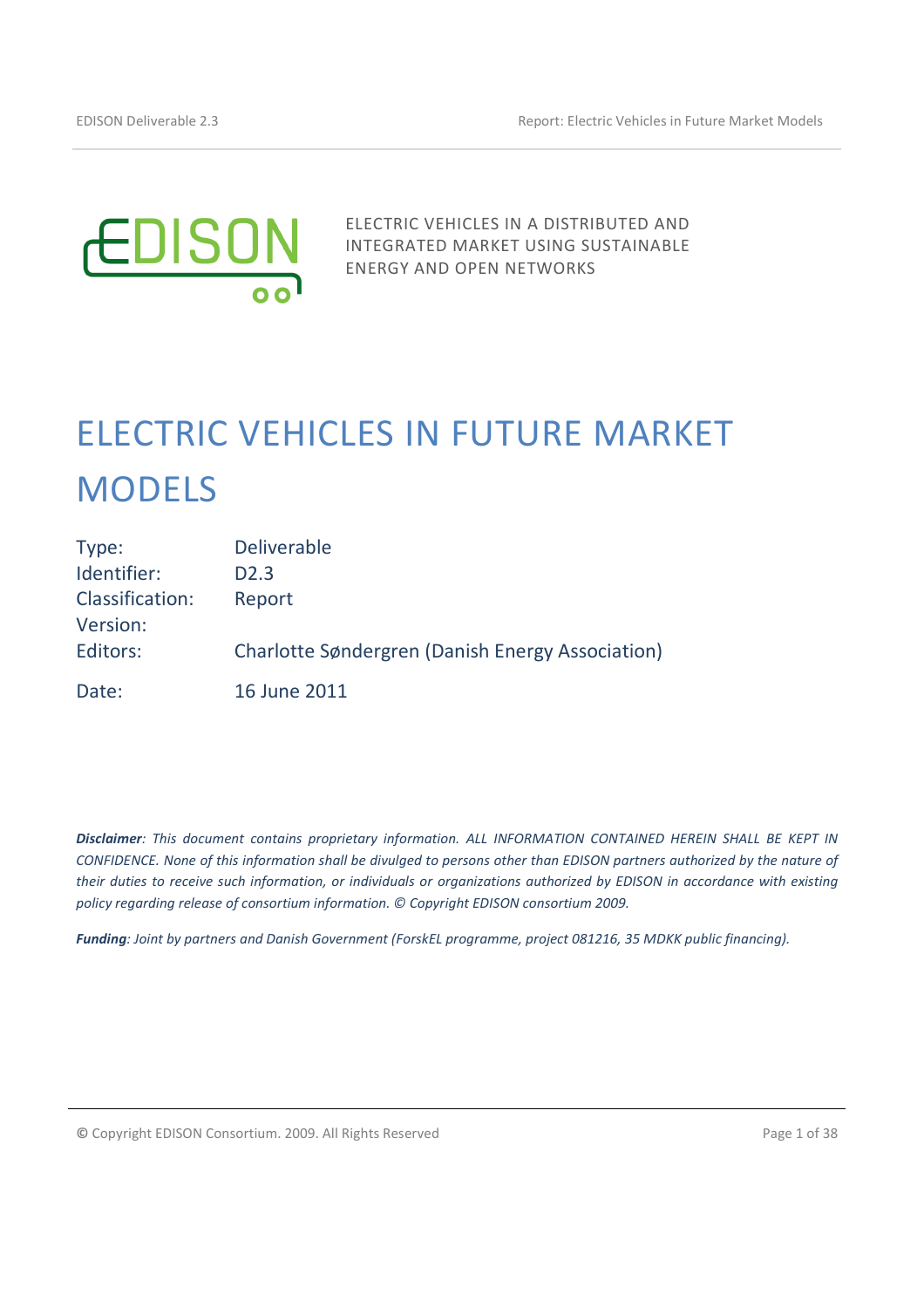## DOCUMENT CONTROL

## Members of the EDISON Consortium

| The Danish Energy Association | <b>DEA</b>     |
|-------------------------------|----------------|
| DTU Elektro                   | <b>DTU</b>     |
| Risø DTU                      | Risø           |
| IBM Danmark A/S               | <b>IBM</b>     |
| Siemens                       | <b>Siemens</b> |
| Østkraft Net A/S              | Østkraft       |
| DONG Energy Power A/S         | <b>DONG</b>    |
| <b>EURISCO ApS</b>            | <b>EURISCO</b> |

## List of Contributors

Charlotte Søndergren (DEA) Niels Christian Bang, Camilla Hay, Mikael Togeby (Ea Energy Analyses) Jacob Østergaard (DTU)

#### List of Reviewers

Other WPs Lars Henrik Hansen (DONG Energy) Hans Knudsen (DONG Energy) Jan Rasmussen (Dansk Energi)

© Copyright EDISON Consortium. 2009. All Rights Reserved Page 2 of 38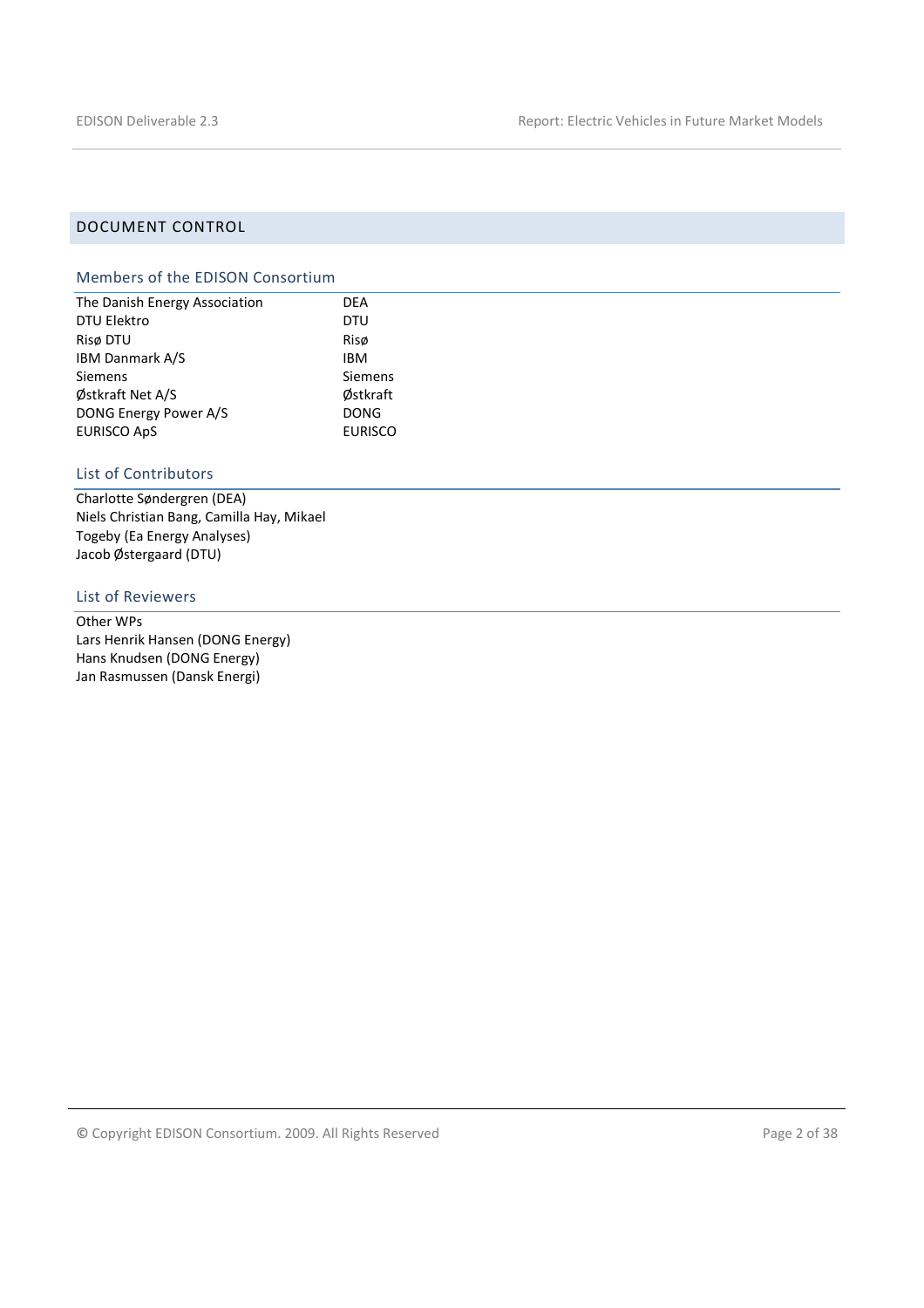# **Table of Contents**

| $\mathbf{1}$   |     |       |  |  |  |
|----------------|-----|-------|--|--|--|
| $\overline{2}$ |     |       |  |  |  |
| 3              |     |       |  |  |  |
|                | 3.1 |       |  |  |  |
|                | 3.2 |       |  |  |  |
|                | 3.3 |       |  |  |  |
|                |     | 3.3.1 |  |  |  |
|                |     | 3.3.2 |  |  |  |
|                |     | 3.3.3 |  |  |  |
|                | 3.4 |       |  |  |  |
|                | 3.5 |       |  |  |  |
|                | 3.6 |       |  |  |  |
|                | 3.7 |       |  |  |  |
| 4              |     |       |  |  |  |
|                | 4.1 |       |  |  |  |
|                | 4.2 |       |  |  |  |
| 5              |     |       |  |  |  |
|                | 5.1 |       |  |  |  |
|                | 5.2 |       |  |  |  |
|                |     | 5.2.1 |  |  |  |
|                |     | 5.2.2 |  |  |  |
|                |     | 5.2.3 |  |  |  |

© Copyright EDISON Consortium. 2009. All Rights Reserved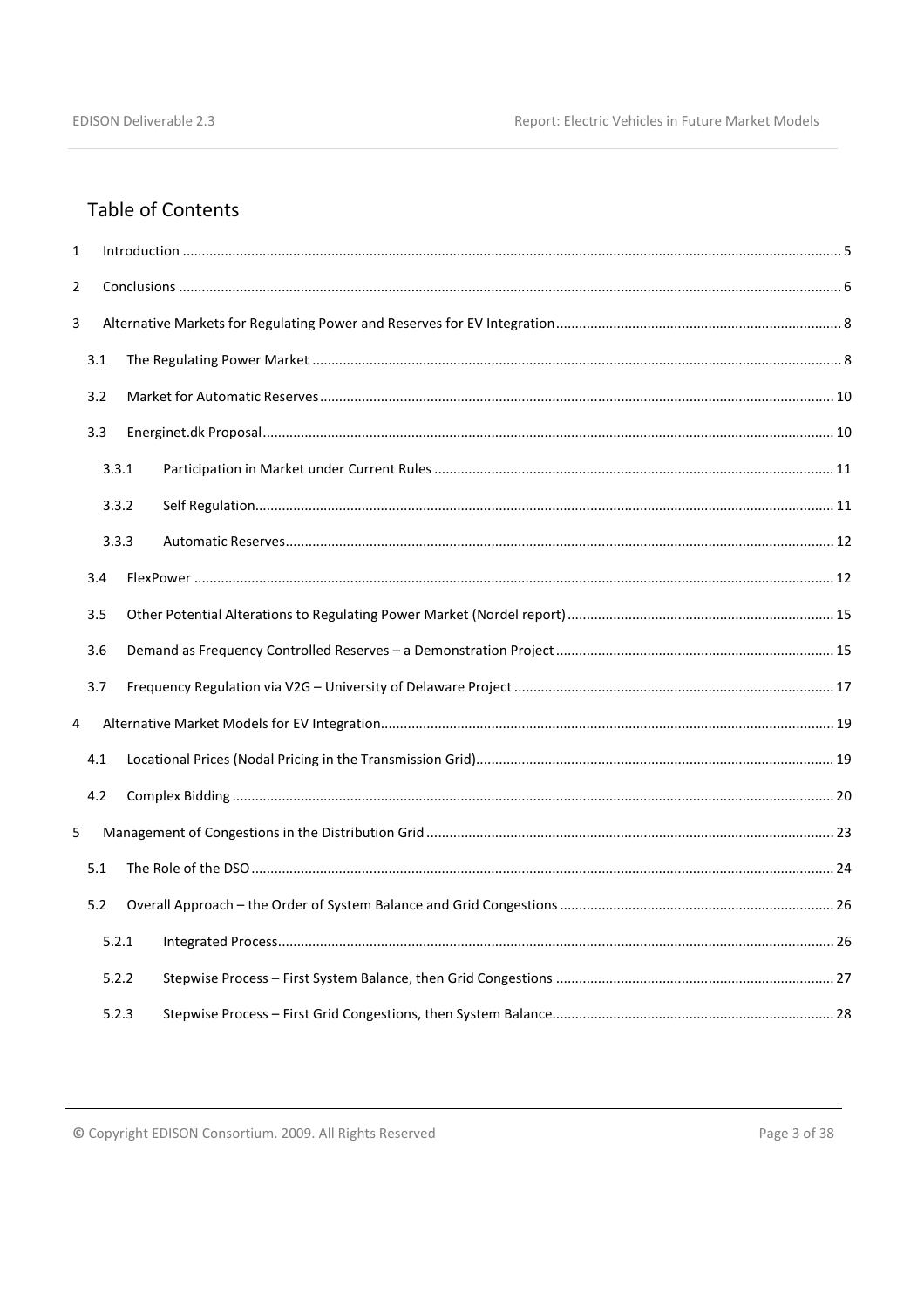|                | 5.3   |  |  |
|----------------|-------|--|--|
|                | 5.4   |  |  |
|                | 5.4.1 |  |  |
|                | 5.5   |  |  |
|                | 5.6   |  |  |
|                | 5.7   |  |  |
|                | 5.7.1 |  |  |
|                | 5.7.2 |  |  |
|                | 5.8   |  |  |
|                | 5.9   |  |  |
| 6              |       |  |  |
| $\overline{7}$ |       |  |  |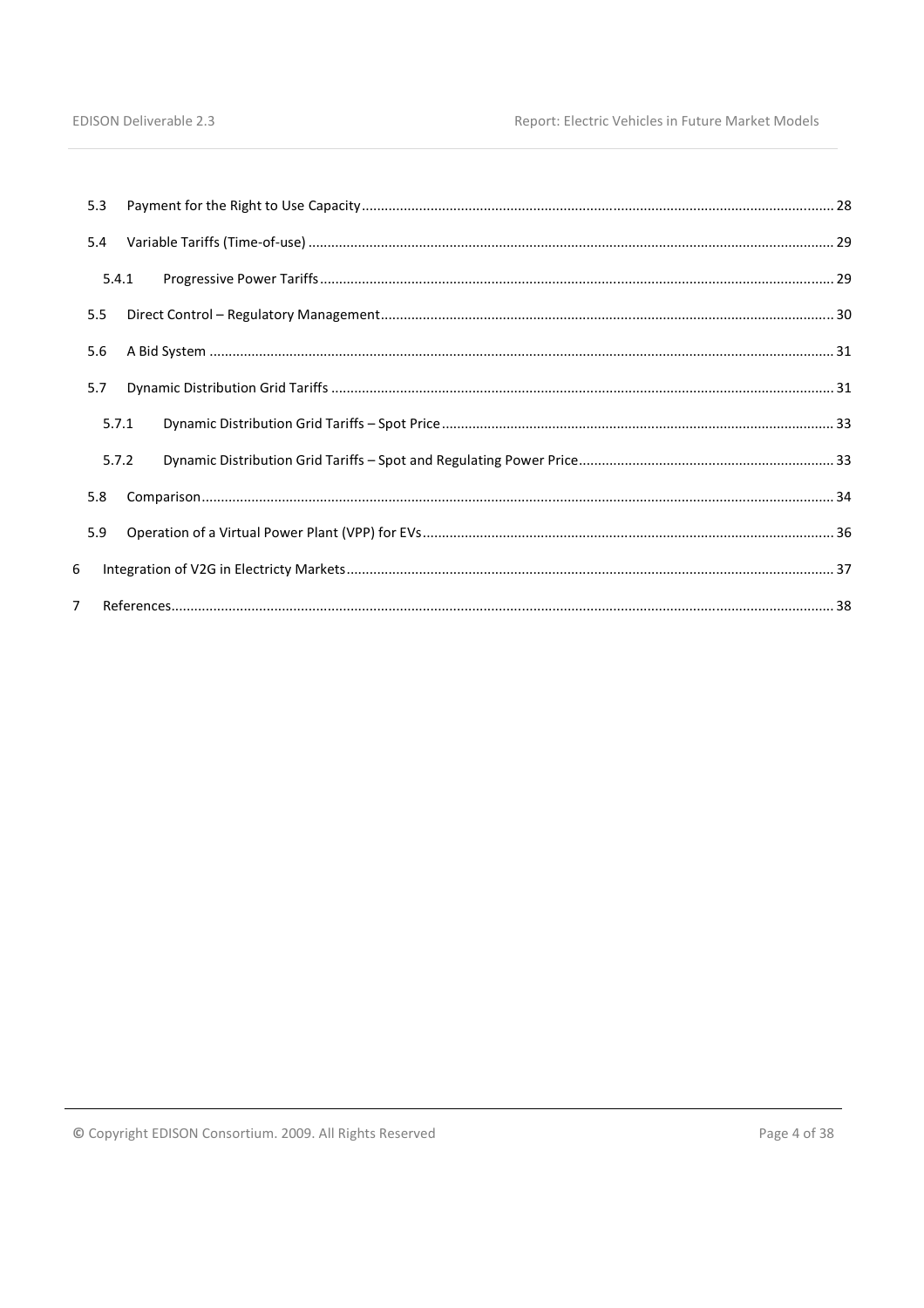## 1 INTRODUCTION

The previous WP2.3 report "Introducing electric vehicles into the current electricity markets" describes the current Nordic electricity market and addresses the challenges related to a large-scale introduction of electric vehicles. The report shows that if EVs are introduced in the spot market, the market set-up is simple and possible today with an interval meter. Either, the retailer can broadcast the electricity prices once a day and the end-user can make a charging strategy for the hours with known prices (12 to 36 hours ahead). The charging strategy can be a simple clock charging, or the cheapest hours can be selected with a local computer system (home automation system). Alternatively, the EVs can be a fleet operator customer and have the charging automated according to a contractual setup.

If EVs are to participate in both the spot market and the regulating market the report shows that a few more challenges have to be met. Requirements from the TSO regarding real time measurements of the individual unit and minimum bid size makes it impossible for individual EVs to participate in the regulating power market today. Furthermore, there are some challenges in connection with imbalances related to EVs in the regulating market, as the activation of regulating power at one hour can change the predicted charging at a later hour.

Some of these challenges can be met by introducing a fleet operator to aggregate the consumption of a number of EVs and handle their interaction with the electricity market as one unit with a centralized/direct control (see descriptions in other part of the EDISON project for example Deliverable D3.1 Distributed integration technology development from WP3, April 2011). This is the major concept in the EDISON project. However, this report mainly focusing on power markets, prices and price signals and how EVs can be an integrated part of the power market independent on the contract structure of the EVs (i.e. single market player or handled together through direct control be a fleet operator etc.).

In addition to the wholesale market solutions, there are some challenges in relation to the distribution grid. Congestions in the distribution grid have to be taken into account with respect to the behaviour of the end-user. This subject was briefly described within the previous report mostly with respect to mapping of the size of the congestions in the distribution grid.

This report handles future market models in order to fit in electric vehicles. Chapter 3 and 4 goes through different possibilities of alternative market models that could be relevant for a large-scale introduction of EVs and solve some of the challenges that are connected to the current market design. The thoughts somewhat take the starting point in large change of the existing Nordic market model.

In chapter 5 different methods to handle the challenges associated with congestions in the distribution grid are described.

Finally, in chapter 6 some thinking about integration of V2G is listed.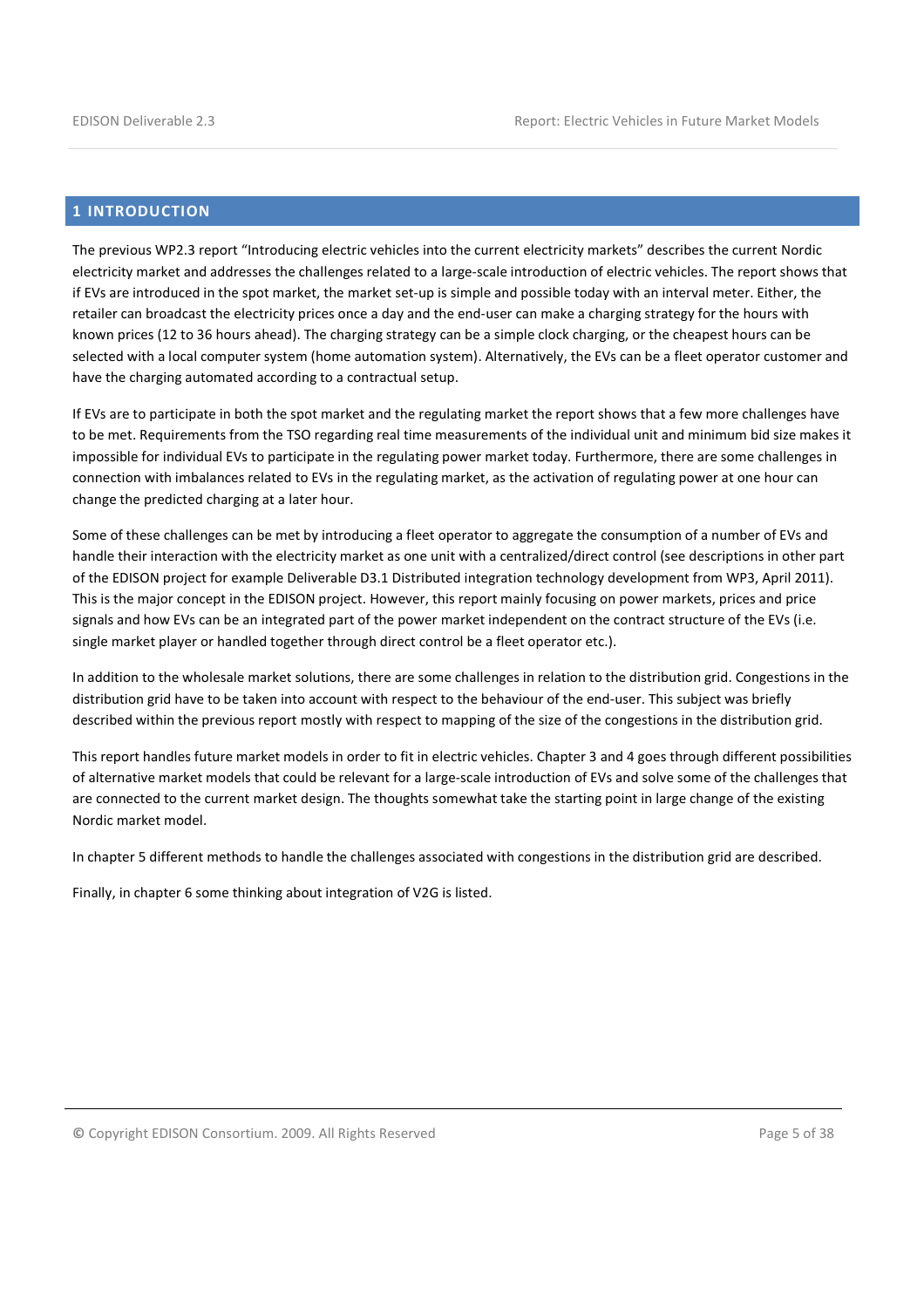## 2 CONCLUSIONS

This report discusses various potential markets and actors that could be relevant for EV users allowing EVs to provide regulating power and automatic reserves and dealing with potential problems that large-scale EV integration may pose.

The report also deals with how to handle congestions in the distribution grid. A number of different types of approaches where both the wholesale market and the grid state are used to set the dispatch are listed.

#### Spot market

The easiest market for EVs to participate in is the spot market, as it simply requires an EV user to enter into an agreement with a load balance responsible and have a meter that can measure on an hourly basis. However, if a large number of EVs participate in the spot market, congestions in the distribution grid could arise, congestions that the current market structure cannot deal with. The so-called lemming effect can arise as all EVs can choose to charge in the same (and cheap) hour, if no (price) signal is provided from the distribution grid to avoid this. As such, the utilisation of a fleet operator and/or various market tools such as nodal pricing or congestion tariffs could be the solution.

#### Regulating power market

If EVs are to gain access to the regulating power market, then the existing additional requirement of real time measurement is problematic (e.g. expensive and complicated with respect to the handling of large amounts of information) and will either have to be relaxed or addressed. If the requirement is relaxed for smaller units, concepts such as FlexPower (described in section 3.4) will become viable. If the bid requirement is also relaxed, the Energinet.dk 'self regulating' concept will become relevant, as it places the responsibility for anticipating the demand response at the hand of the TSO and thus does not require the retailers to send bids for delivering regulating power. As was the case with EV participation in the spot market, congestions in the distribution grid will require a fleet operator and/or new various market tools.

#### Automatic reserves

In order for EV owners to participate in the market for automatic reserves they will either have to enter into an agreement where they receive compensation in return for allowing their vehicle to stop charging when the frequency drops (similar to the demonstration project with demand as frequency reserves as described in section 3.6), or enter into an agreement with a fleet operator who will be able to provide automatic reserves by pooling EV users. In the first concept, a device that automatically cuts out when the frequency drops below a pre-determined set point is required. The fleet operator concept meanwhile requires a technology to allow for the fleet operator to control the charging of the vehicles, and in this regard could provide frequency control in either direction (similar to the Delaware project described in section 3.7).

#### Congestions in the distribution grid

Congestions in the distribution grid can in principle be handled in two ways. Either by direct control or by a market price approach (in-direct control). How to handle congestions in the distribution grid depends on which market the EVs participate in. The more markets the EVs participate in, the more complicated solutions if the same accuracy should be obtained.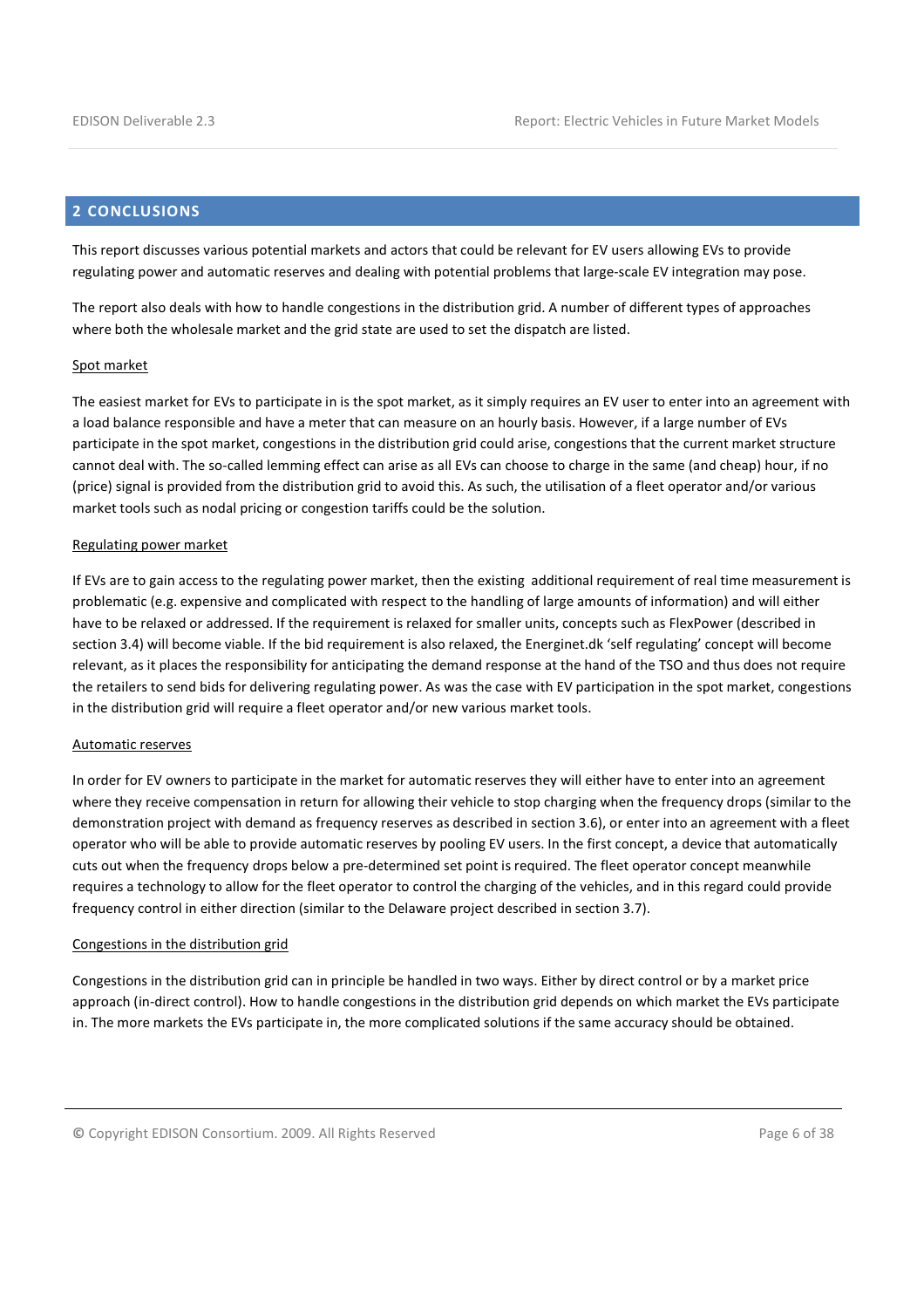Involvement in the continuously regulating power market will also require continuously updated price signals corresponding to the congestions in the distribution grid, if for example dynamic tariffs are considered.

Simpler is it to handle congestions in the distribution grid by allowing direct control from the grid company. The direct control does have a cost in shape of measurement equipment and control devices. Alternatively, the distribution grid has to be reinforced which also has a cost. Comparing the cost of these two alternatives will give an indication of what instrument to use in which case.

Only voluntary methods are described in this report. Besides, other methods based on more or less involuntary participation (e.g. grid code based or DSO terms of delivery) are not considered in this report.

A mixed approached to handle system balance and distribution grid congestion is described suited for VPP in the Edison project which lives up to minimum requirements in such a way that the approach fits the current system with no need for changes, it considers EVs both in spot and in regulating power market, it is relatively socio-economic and relatively simple. The method is a combination of dynamic tariffs for spot market time slot combined with a first system balance/then grid congestion for regulating market time slot. The method can be somewhat simplified if congestions in the distribution grid are handled through direct control. E.g. distribution grid companies can choose its own method which fits best in their grid and the amount of congestions. All areas will not have to use the same method.

#### The role of the DSO

Management of congestion in the distribution grid with other tools than grid reinforcements and taking into account endusers reaction to price signals are a new and untested area. All methods require more knowledge of the distribution grid than available today. To obtain that knowledge also investments in measurement equipment have to be made.

Besides, new methods to handle congestions in the distribution grid and to predict the reaction of the consumers have to be developed. Especially mapping of congestions in the distribution grid, geographically differentiation of end-users, pricing through compensation mechanism, and developing new tools for including price dependent demand are obstacles to be overcome before distribution grid congestions can be handled in a new manner.

#### V2G

Introducing V2G conflicts with current market rules that call for consumption and production to be handled separately. Also taxation rules have to be considered so that taxes do not work against the use of V2G. Using the spot and regulating power markets seem to be straight forward with respect to V2G, e.g. the markets are used to handle both consumption and production.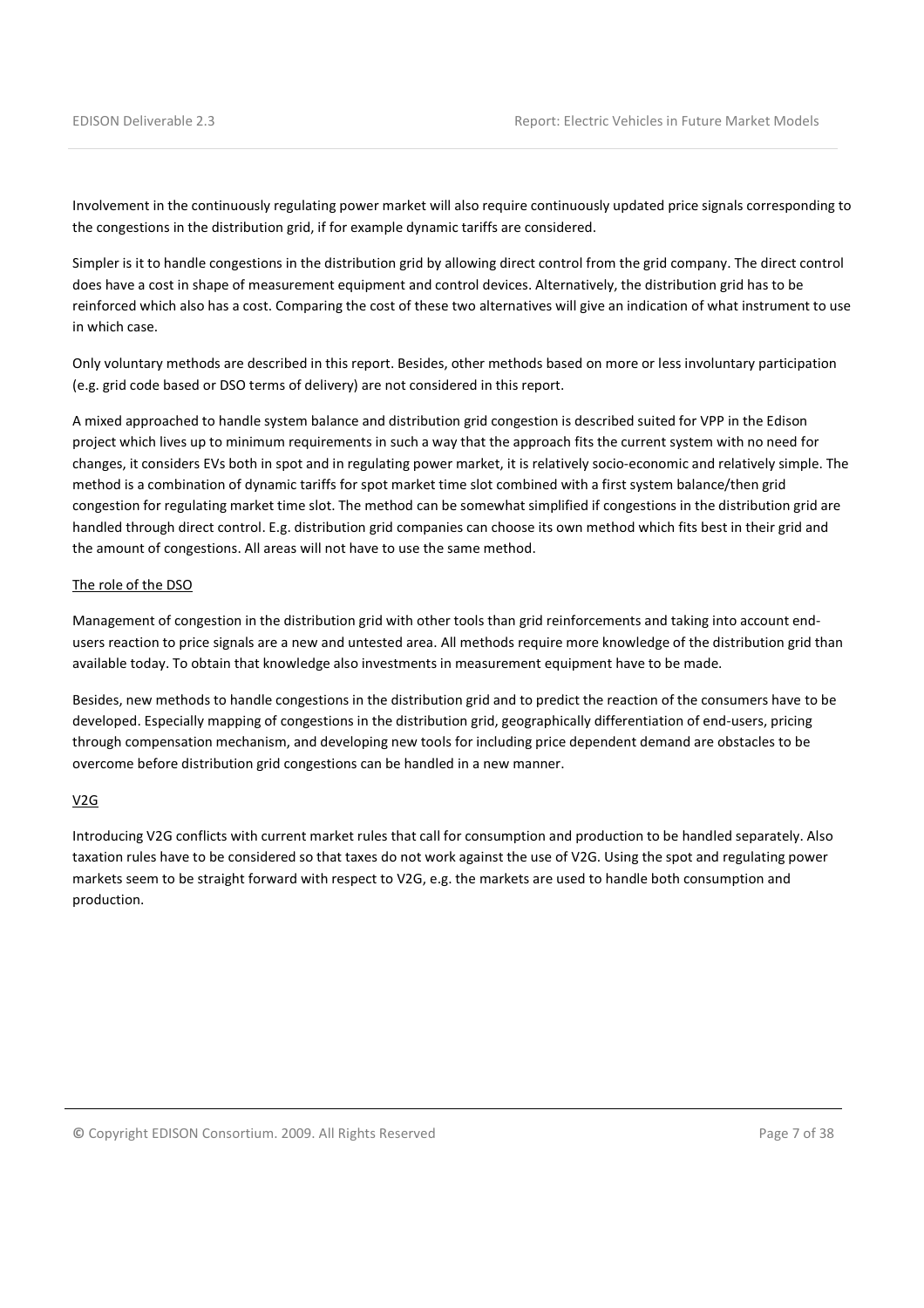## 3 ALTERNATIVE MARKETS FOR REGULATING POWER AND RESERVES FOR EV INTEGRATION

In order to facilitate greater integration of EVs, alternative electricity market models and aspects of the market are considered. Potential markets that could be relevant for EVs are the regulating power market and the markets for automatic reserves. The following sections 3.1 and 3.2 briefly describe the regulating power market and the market for automatic reserves. Sections 3.3 to 3.7 describe concrete proposals of how small scale consumption units such as EVs could potentially be incorporated into the Nordic regulating power market, and what potential changes to the market that would be necessary in order to make the market relevant for EVs.

## 3.1 THE REGULATING POWER MARKET

As electricity production and consumption always have to be in equilibrium, deviations in the final operating hour are left for the TSO to balance. In the Nordic countries it is done via the regulating power market. As renewable energy will become an increasingly important tool for reducing emissions from fossil fuels, production will become more intermittent (solar, wind, etc.), and therefore it is anticipated that the need for regulating power will increase.

In the Nordic countries there is a common regulating power market managed by the TSOs with a common merit order bidding list. The balance responsibles (for load or production) make bids consisting of amount (MW) and price (DKK/MWh). In Denmark the minimum bid size is 10 MW, and the maximum is 50 MW. All bids for delivering regulating power are collected in the common Nordic NOIS-list. These bids are sorted in a list with increasing prices for up-regulation (above spot price), and decreasing prices for down-regulation (below spot price). Bids can be submitted, adjusted, or removed until 45 minutes before the operational hour. Taking into consideration the potential congestions in the transmission system, the TSO manages the activation of the cheapest regulating power via this NOIS-list. Due to the fact that regulating power is specialised in nature (it must be fully activated within 15 minutes and the duration may vary), it demands a price premium with respect to the spot market. It is this greater price volatility that makes the regulating power market particularly interesting for EV users. With access to this market, EV users will be able to take advantage of these price variations and charge their vehicles when prices are low, and avoid charging when prices are high. Assuming prior knowledge of the prices the charging strategy can be handled as a simple optimization problem. For solution to a linear optimization problem see for example Olle Sundstöm and Carl Binding "Opimization Methods to Plan and Charging of Electric Vehicle Fleets" Sundstöm and Binding (2010).

Figure 1 below displays a duration curve of the hourly differences between the regulating power prices and the spot price for West and East Denmark from 2005 to 2010. The average spot price over the period was 309 DKK/MWh in DK West and 325 DKK/MWh in DK East. For illustrative purposes the vertical axis has been limited to +/- 500 DKK/MWh, however, maximum and minimum values greatly exceeded these values (see Table 1).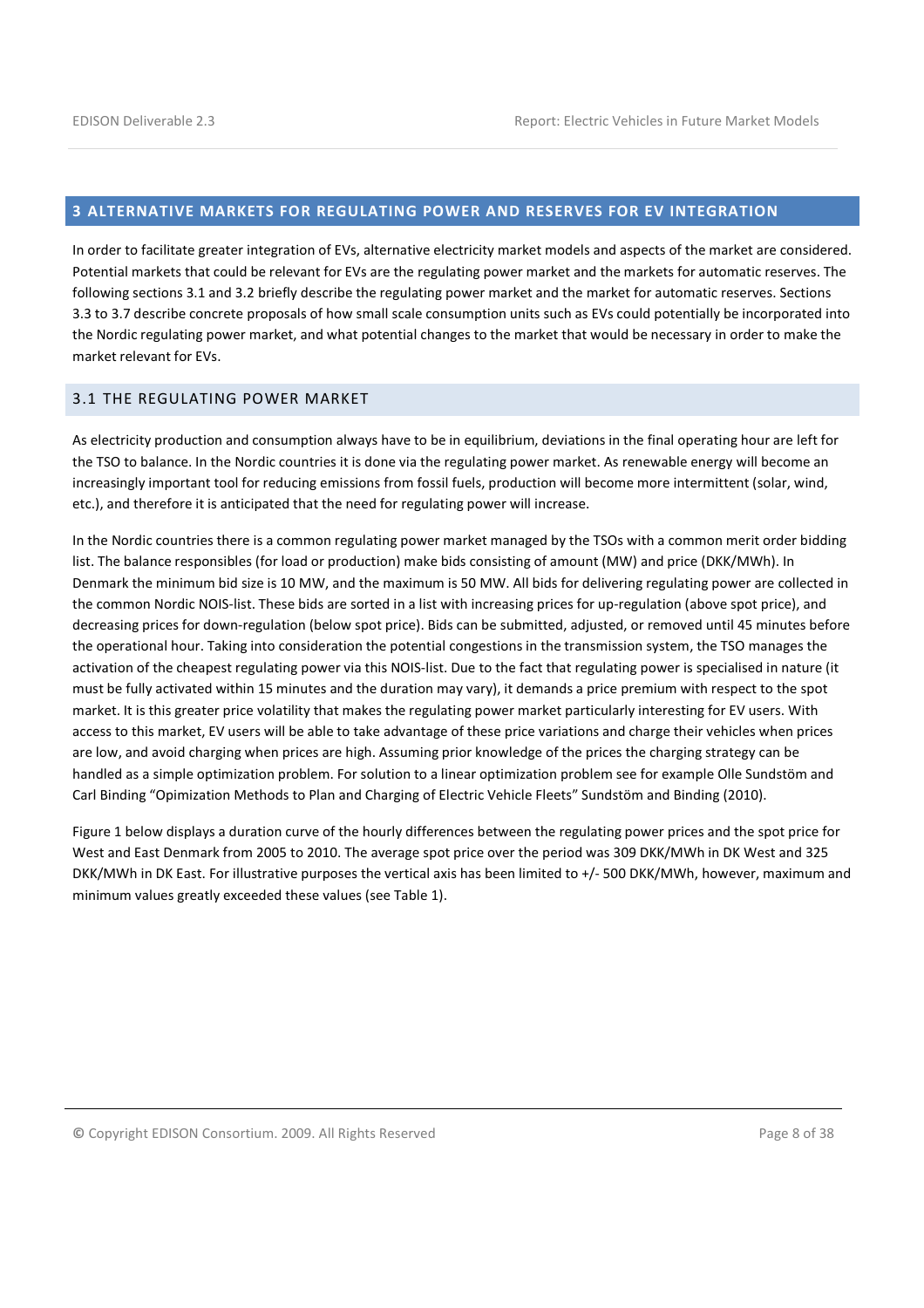

Figure 1: Historical differences between regulating power prices and spot price in West and East Denmark from 2005 to medium August 2010. The horizontal axis represents sorted hourly prices. For ease of illustration the vertical axis has been limited to +/- 500 DKK/MWh, thus visually affecting a total of roughly 2% of hours in both of the graphs.

|                                                   | DK West | DK East |
|---------------------------------------------------|---------|---------|
| Average Spot Price (DKK/MWh)                      | 309     | 325     |
| Average Absolute Difference (DKK/MWh)             | 65      | 65      |
| Minimum difference (DKK/MWh)                      | - 6566  | - 10136 |
| Maximum difference (DKK/MWh)                      | 7034    | 14712   |
| Hours with a difference less than $+/- 1$ DKK/MWh | 33%     | 25%     |

Table 1: Historical differences between regulating power prices and spot price in West and East Denmark from 2005 to medium August 2010. Note that the spot price is the wholesale market price. This is only a minor share of the end-users price to which have to be included taxes etc.

Figure 1 and the accompanying table highlight a number of relevant aspects. Firstly, in roughly 25-33% of the hours the regulating power price has deviated less than +/- 1 DKK/MWh from the spot price. However, when there have been deviations they have been rather sizeable. This is reflected by the fact that 12-15% of the hours saw deviations greater than +/- 100 DKK/MWh, with well over half of these occurring in down regulating power hours - namely those hours with low (or negative) regulating power prices, and as such those that are particularly interesting for EV owners. Lastly, it is interesting to note that the tips at both ends of the duration curves are very steep, and as such while rare in number, those hours with large variations are extremely large indeed.

Given that there have been rather large variations between the spot price and regulating power price over a good share of the time, and any given hour has on average deviated by 66 DKK/MWh, attracting EV users to this market could be a viable approach to both encouraging EV penetration and providing a necessary balancing service.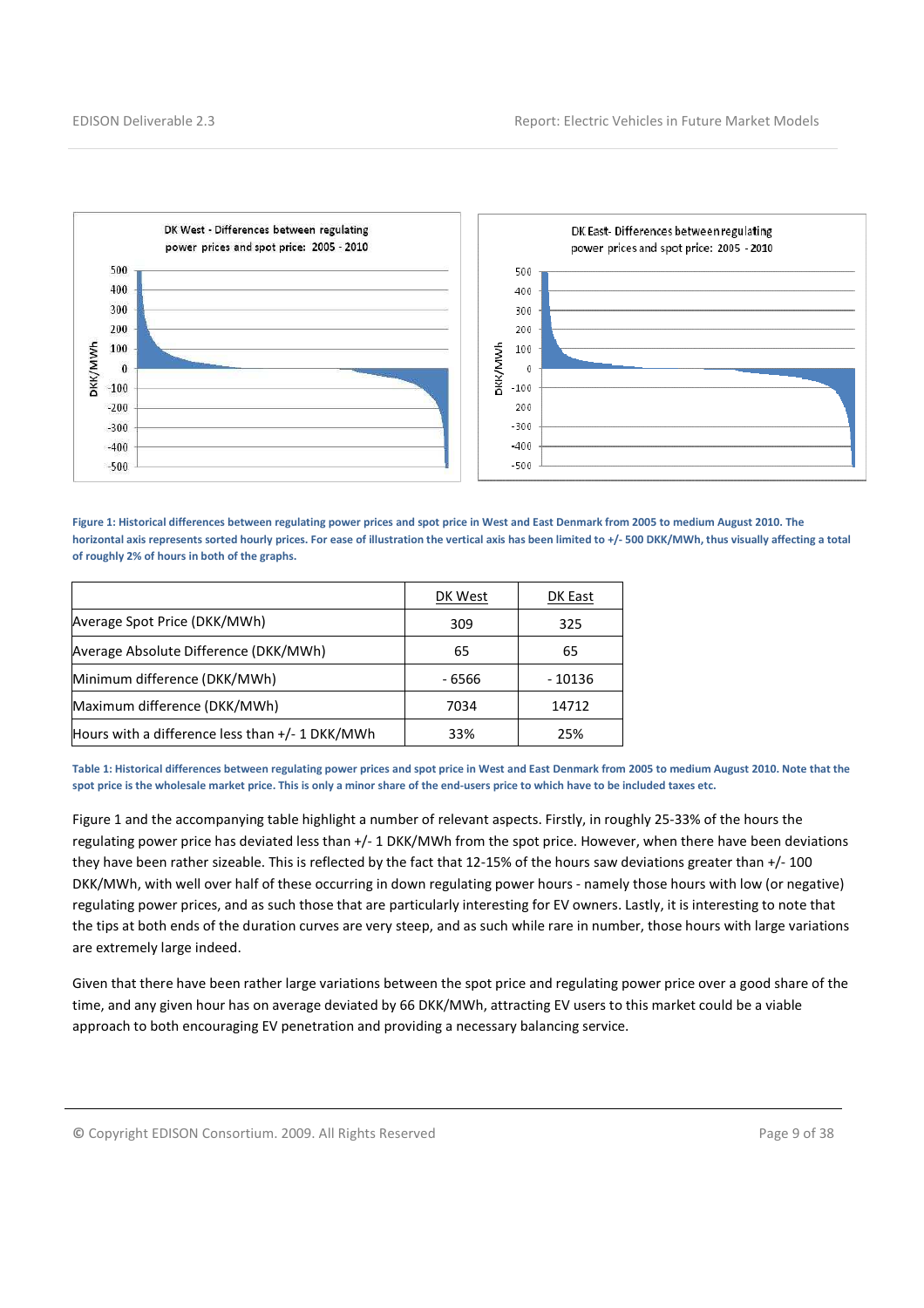#### 3.2 MARKET FOR AUTOMATIC RESERVES

While the regulating power market is used to deal with the larger deviations within the operational hour, smaller deviations are dealt with by the fast acting automatic reserves. There are different types of automatic reserves, and depending on the type, they can receive both a reserve payment, and an energy payment if activated. As the name indicates, they are activated automatically, and are done so to ensure that the system frequency is kept within 49.9 and 50.1 Hz. They are expensive and have limited capacity, and therefore they are potentially relevant for EVs.

#### 3.3 ENERGINET.DK PROPOSAL

In order to increase the opportunities for small scale consumption units to participate in the regulating power market the Danish Transmission System Operator, Energinet.dk, in 2010 published a paper entitled 'Udvikling af rammer for regulerkraft - Indpasning af mindre forbrugsenheder og andre mindre enheder i regulerkraft-markedet' Energinet.dk, 2010 (Development of a framework for regulating power - Incorporation of minor consumption units and other smaller units in the regulating power market, May 2010).

Energinet.dk's proposal takes its basis in the fact that increasing amounts of wind power will require more regulating power and/or large investments in new reserves and expansion of the transmission network. Energinet.dk deems that the costs associated with large transmission expansions are much higher than those related to increasing the amount of regulating power. As part of its obligation to secure the best possible conditions for competition in the market, Energinet.dk therefore investigates opportunities for expanding the framework for the regulating power market so electricity demand and smaller units can be more active in the regulating market. Energinet.dk (2010) describes the proposal of Energinet.dk regarding how the framework for regulating power in particular can be adjusted. Energinet.dk envisions that these proposals shall be implemented in the upcoming years as part of a larger move towards a 'Smart Grid', which is expected to develop over the next 10-20 years.

When discussing possible alterations to the regulating power market framework it is important to keep in mind that today the regulating power market is common for the Nordic countries. Thus any suggested changes to the Danish market have to be seen in this larger context, a context that is expected to grow even larger as the Nordic market becomes further integrated with the European market. That being said, Energinet.dk does foresee some potential changes. Firstly, it is likely that timeframes for regulating power will become shorter, thus increasing the flexibility of the market and moving the price setting of regulating power closer to the actual operating time. Another change could be the publication of the regulating power price during the hour of operation (as opposed to now where this price is published an hour after the operational hour). Particularly the publication of the regulating power price within the hour could allow for greater EV participation in the market, a possibility that will be discussed in greater extent below.

Generally speaking, Energinet.dk outlines two methods of incorporating demand into the regulating power market:

- 1. Participate in the regulating power market under the current rules with bids to a common merit order list.
- 2. Self regulating.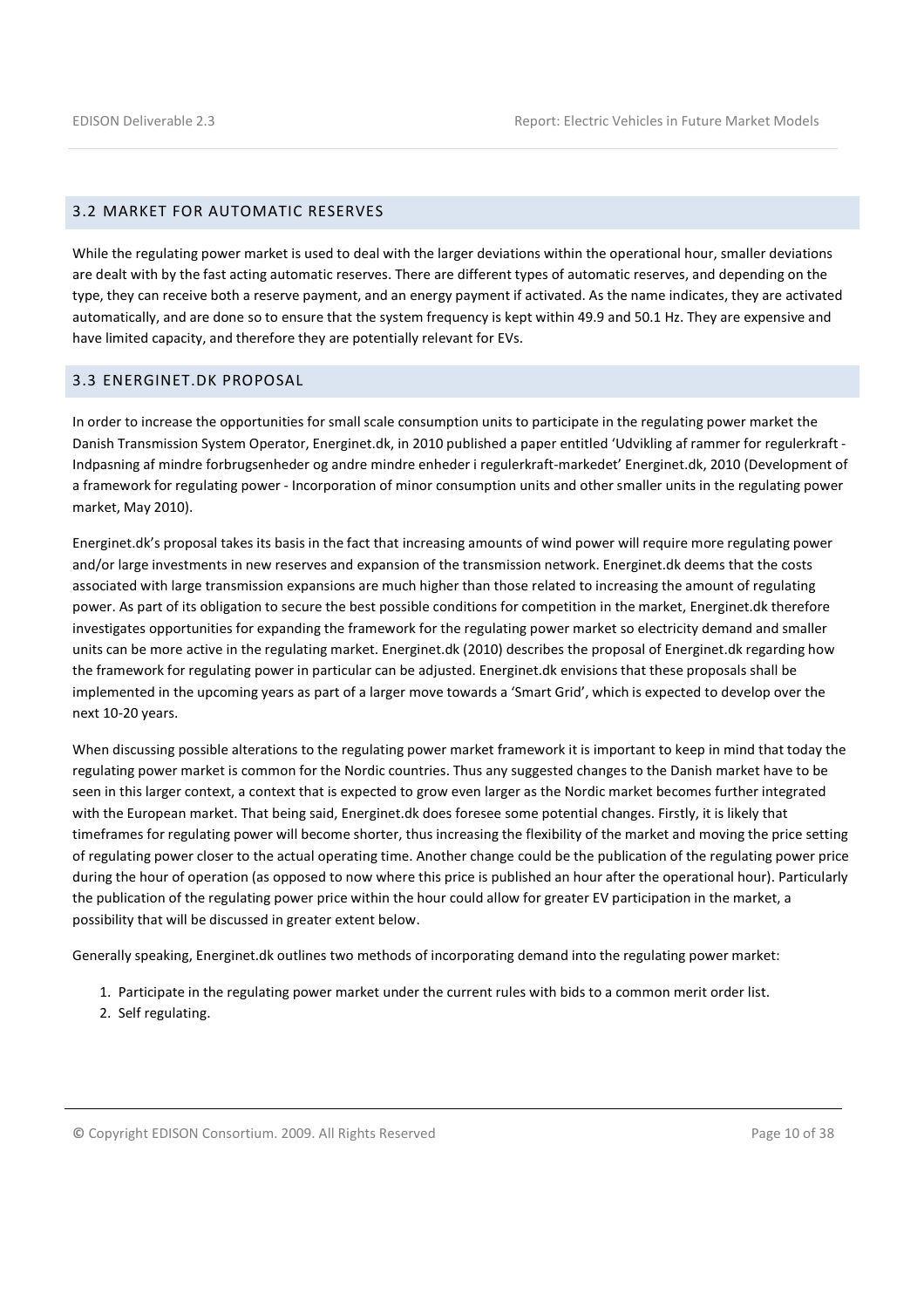Energinet.dk does not describe the needed contract between end-user and retailer. Probably, a plan for the expected electricity demand is needed in order to give the end-user an economic benefit of move demand.

#### 3.3.1 PARTICIPATION IN MARKET UNDER CURRENT RULES

As long as the bids fulfil the existing criteria (minimum bid size, real-time measurement, ability to re-activate, etc.), the existing market rules do allow for demand to participate in the regulating power market. However, the criteria can be quite problematic for smaller units. For example, the above-mentioned minimum 10 MW size restricts individual unit participation such as EVs from participating in the regulating power market. To work around this problem, on the production side there is already a tradition of pooling assets by the balance responsibles, thus enabling smaller units to participate in the regulating power market. Energinet.dk expects, and will support, a similar development on the demand side (Energinet.dk, 2010).

#### 3.3.2 SELF REGULATION

l

A more novel approach suggested by Energinet.dk is what it refers to as self regulation $^1$ . The concept proposes to give small scale consumption units the possibility to react on a regulating power price. It is intended that the regulating power price will be published within the actual operating hour as the price of the most recently activated bid on the common Nordic market. By using this model the consumption units will have the opportunity to earn profits in the regulating power market by self regulation (via the balance settlement). To benefit from this system end-users must have interval meters installed, however they do not need real time measurement.

This self regulation can also be broken down into two main categories. In the first, the balance responsible has remote control of some of the end-users consumption units according to a pre-defined agreement, for example the charging of EVs, or activation of heat pumps, etc. In exchange for relinquishing day to day control of these devices, end-users will in some way be compensated with lower electricity prices. Based on these agreements, the balance responsible can utilise these units to participate in the regulating power market and generate additional revenue.

In the other category the load balance responsible settles the electricity usage according to the regulating power price. The key aspect under this approach is that no bid from smaller demands is submitted to Energinet.dk. The end-user (ex through a trader, fleet operator etc.) simply receives a price signal and acts accordingly. As above, the price signal would be based on the latest activated regulating power bid from the larger power plant (plus an additional price), one each for DK1 and DK2. However, the regulating price sent out in the hour will not necessarily be the final regulating power price for that hour as this can first be determined after the fact when bottlenecks between various areas have been factored in. The risk caused by the potential difference between the price signal and actual regulating power price is one that in Energinet.dk (2010) is stated should be orientated by the commercial actors in the market as part of their business model. Under this model Energinet.dk

© Copyright EDISON Consortium. 2009. All Rights Reserved Page 11 of 38

 $^1$  Self regulation is defined by Energinet.dk as a reaction that is not planned in advance, but is an intentional action, that aids the system balance. Self regulation is carried out based on the valuation of actual prices in the electricity market and the direction of current system unbalances. (Energinet.dk, 2010).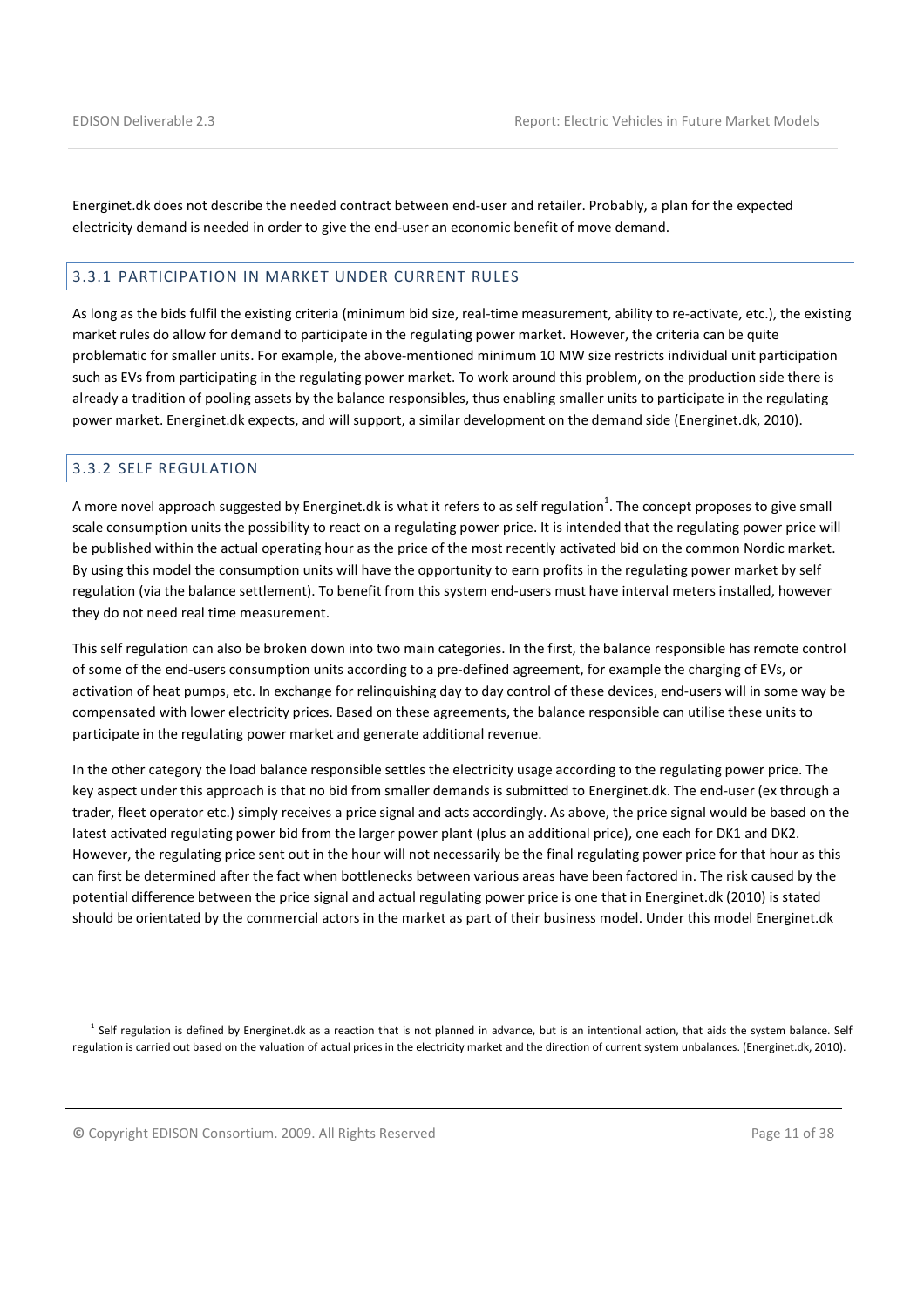will have the task of predicting the amount of power activated by self regulating<sup>2</sup>. Data for self regulating would be compiled and utilised by Energinet.dk in its prognosis models, i.e. determine how much self regulation will occur given a certain price signal.

In Energinet.dk (2010) it is pointed out that even under the current system it is possible for load balance responsibles to undertake self regulation based on estimates of what the regulating power price is likely to be. This of course involves a risk, a risk that would be decreased if the regulating power price was publicised during the operational hour.

#### 3.3.3 AUTOMATIC RESERVES

While the Energinet.dk proposal mainly focuses on manual reserves and the regulating power market, it also mentions that if they can display the required flexibility and can react to the signals that are used to activate reserves, then consumption devices can also participate in the market for automatic reserves. Section 3.7 below describes a market in the American state of Delaware where EVs are participating in such a market.

#### 3.4 FLEXPOWER

 $\overline{a}$ 

Supported by Energinet.dk, Flexpower (2010), the FlexPower project investigates the potential for using demand as a stable and low cost resource for regulating power. As a starting point, current regulating power will exist and function as today, and contribute with the main volume of the regulation market. The idea is to develop a price signal that changes every five minutes and is broadcasted to all end-users interested in participating. Response should be voluntary and the price signal acts as the final settlement. The end-users that could be interested in participating in this system would have some electrical appliances that are suitable for control, with EVs being a prime example. End-users would typically install some automated control system that could receive the broadcasted price and realise the relevant control.

Within the project a simple and efficient market will be designed and tested. The concept is similar to the above described self regulation variation, in that the market will make use of one-way price signals to activate electricity demand and small-scale generation as regulating power. When up regulation is required the price will be high, and when down regulation is required the price will be low. The price shall correspond to the latest bid activated in the traditional regulating power market. The major difference between the FlexPower project and the self regulation proposal above (Energinet.dk, 2010), is that in FlexPower it is the balance responsibles that will predict the aggregated impact based on historical data, and based on this send bids to Energinet.dk.

What makes the FlexPower project particularly interesting is that it can develop in either of the two directions highlighted by Energinet.dk, i.e. a) by fitting into the existing market, or b) via a form of self regulation. Under the first format a balance responsible is utilised to pool items and make bids that comply with the existing 10 MW bid size. When bids are activated by

© Copyright EDISON Consortium. 2009. All Rights Reserved Page 12 of 38

 $^2$  It is somewhat unclear whether Energinet.dk's first self regulation variation involves the balance responsible submitting bids, however given that the balance responsible has control of the units it would seem natural that they could do so. In effect, this could also place the responsibility for demand response prognosis on the balance responsible, not Energinet.dk, as is envisioned in the second self regulation variation.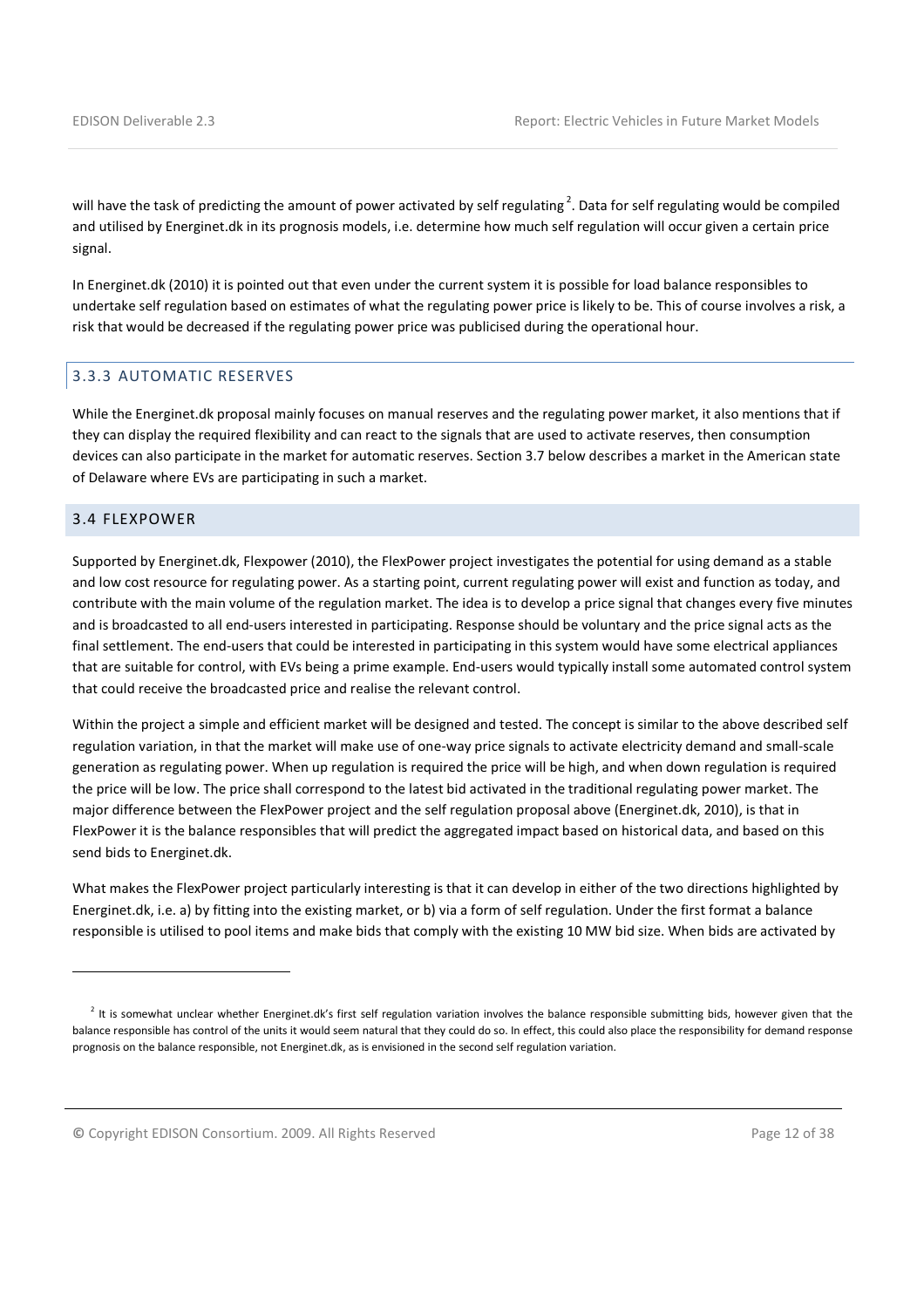the TSO the balance responsible then sends out a price signal it deems to be sufficient to activate its small end-users to deliver the amount of regulation required by the TSO. These individual units are then monitored to ensure delivery of bids, thus again complying with existing rules.

Under the self regulation variation, the price signal sent by the TSO is sent directly to the end-user. There is no activation of bids as the end-user simply reacts to the price signal and the TSO is responsible for forecasting what this reaction will be. The major difference between the two forms is that in the former the responsibility for predicting the demand response (and therefore the responsibility if actual demand deviates from the bid) falls to the balance responsible, while in the latter it falls to Energinet.dk. There are valid arguments for placing this responsibility at the hands of either party. Energinet.dk has access to more data regarding the system as a whole, and therefore it could be argued that it is better suited to undertake the prognosis and prediction associated with determining the aggregated demand response (e.g. from customers from different balance responsible). On the other hand, in an increasingly more liberalised electricity market it could also be argued that this task should be undertaken by private market actors, and the risks associated with forecasting inaccuracies should be incorporated into their business models. The self regulation variation is also complicated by the fact that a balance responsible agent could be responsible for unbalances (deviations between the amount of electricity it purchased on the spot market, and the amount that was actually used by its customers) that are caused by price signals sent by Energinet.dk, thus signals that the balance responsible has no control over.

The current FlexPower setup utilising a balance responsible that bids in on the regulating power market is displayed below.



Figure 2 Overview of FlexPower Concept. Green arrows indicate monetary flows, black arrows signals and billing, blue arrows data flows and the red arrow bidding.

The above figure displays a FlexPower setup that with one exception could fit within the existing market rules (this exception refers to the current requirement that all regulating power unites be measured in real-time. The FlexPower concept loosens this restriction, and instead allows for the end-user data to be sent to the DSO once a day). After having purchased the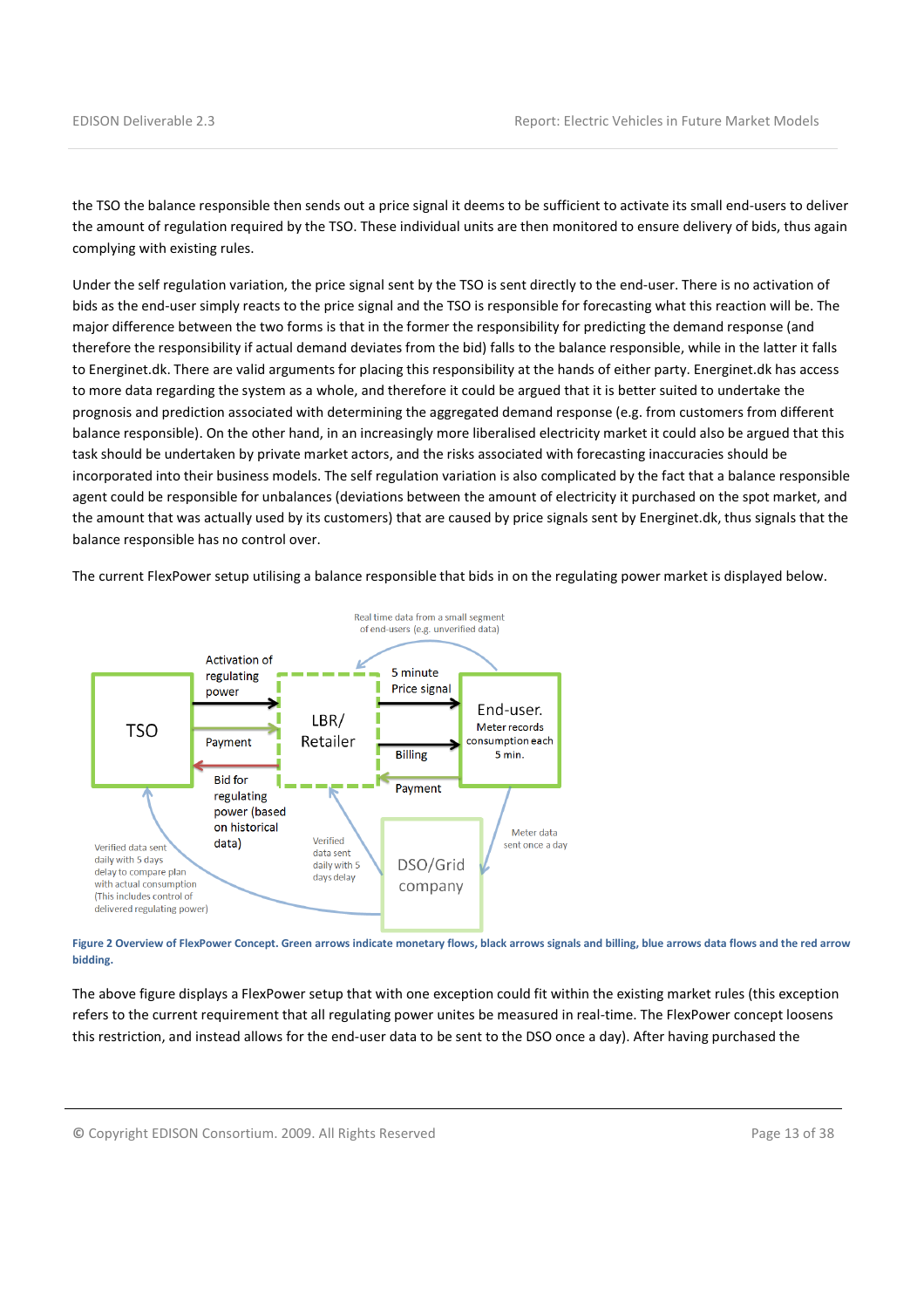anticipated amount of required electricity on the spot market, the load balance responsible (LBR) submits a bid(s) to the regulating power market based on the historical price data available at its disposal. Along with all other regulating power bids it is sorted on the Nordic merit order list, NOIS-list. When the TSO activates the bid it informs the LBR as it would with any other regulating power bid. Based on historical data and the newest information available to it, the LBR determines what price signal shall be sent to its FlexPower end-users in order to achieve the desired amount of regulation.

The end-user, most likely via some form of automation, then adjusts their consumption in accordance with the price signal. If the TSO has activated up regulation, a price higher than the spot price will be sent to the end-user and if down regulation, a price lower than the spot price will be received. Response by the end-user is voluntary and the consumption is metered in 5 minute intervals corresponding to the received price signals. This data is stored locally and sent to the DSO once a day. Taking into consideration a delay of up to 5 days to ensure quality control, this data is then forwarded to the LBR and TSO. Though, it is also possible that unverified data will be sent earlier to both the LBR and TSO for use in data analysis.

Based on this data the TSO can then settle any unbalances between the amount of regulation promised and the amount actually delivered. A timeline of the events under FlexPower in a situation where a bid is activated at 8:22 is shown in Figure 3 below.



Figure 3: Timeline of the events under FlexPower in an example where a bid is activated by the TSO at 8:22, and this price signal is sent from the LBR to the end-user at 8:25. Bids can be updated continuously, until three quarters before the operating hour. Updating bids at 7:15 would be the last possible update before the operational hour starting 8:00.

Figure 3 highlights the fact that a number of hours can pass from the time when the spot market has settled (13:00) and when the first activation takes place (8:22). It is therefore practical for the LBR that regulating bids can be updated up until 45 minutes before the operating hour. In the above example the latest update for the 8:22 activated bid could thereby have been sent in at 7:15.

#### FlexPower Summary

The advantage of the FlexPower concept as described above is its simplicity for the end-user and Energinet.dk, and its ability to fit into the existing regulating power framework and rule set. An EV user participating in FlexPower simply pre-defines the charging needs and the automation will respond to price signals accordingly. Meanwhile, for Energinet.dk FlexPower merely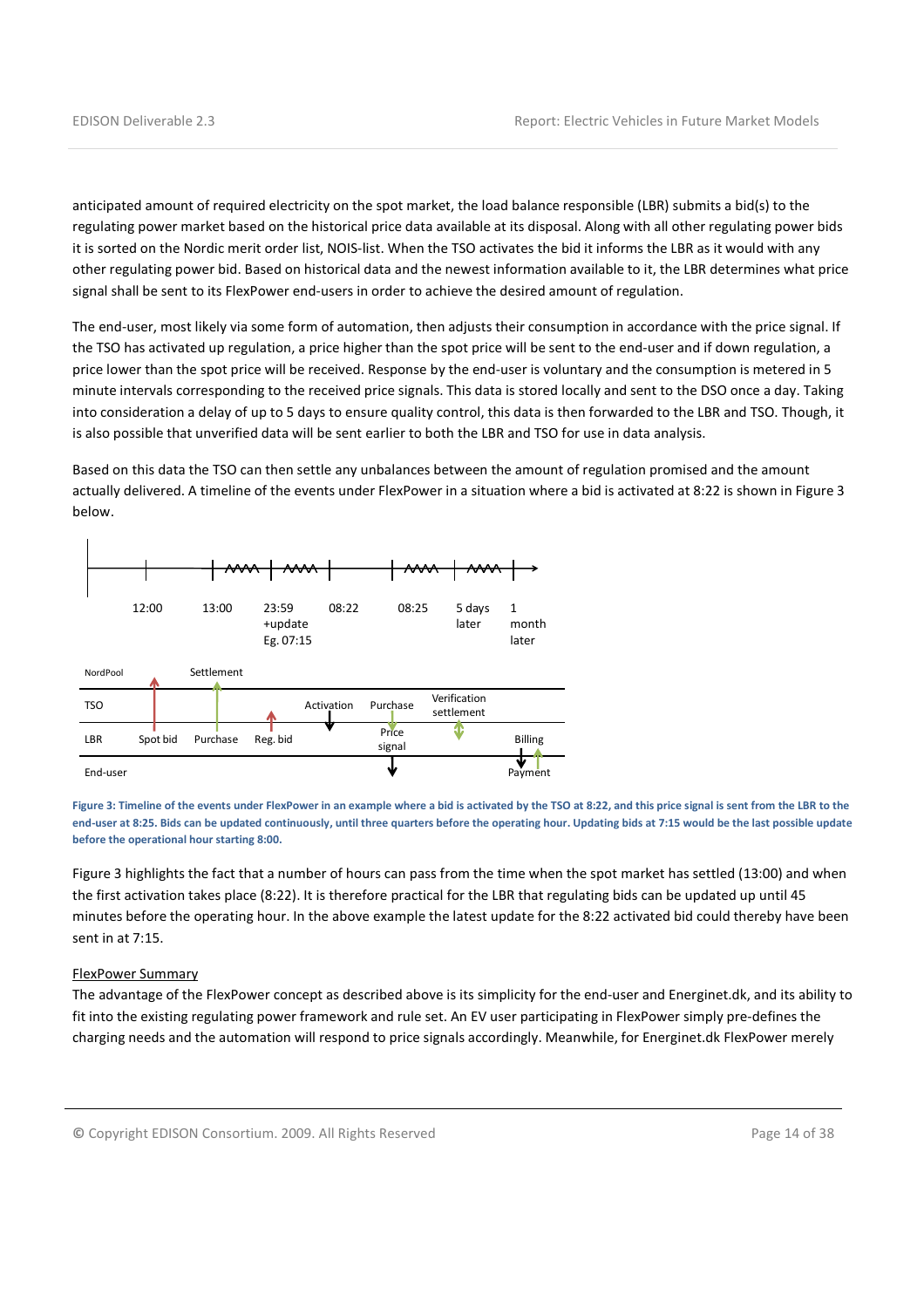represents an additional regulating power bid that can be activated in the same way that existing bids are activated. It is possible that FlexPower activations will be less accurate than traditional activations, thus potentially resulting in an additional bid having to be activated. This is an area that will be investigated within the FlexPower project.

The complexity in the above concept lies with the balance responsible as they must generate price curves and address a number of financial and forecast related risks. A key part of the FlexPower project involves the design and testing of the various prognosis and modelling tools and technologies that will be utilised by the balance responsible and the end-users.

#### 3.5 OTHER POTENTIAL ALTERATIONS TO REGULATING POWER MARKET (NORDEL REPORT)

In addition to the Energinet.dk and FlexPower proposals outlined above, other changes to the current market rules have also been suggested. In December 2008 Nordel<sup>3</sup> released a report entitled 'Harmonisation of Balance Regulation in the Nordic Countries' (Nordel, 2008) that provided an analysis of differences between the Nordic regulating power markets and suggestions for how they can be further harmonised. In addition, the report also referred to future potential changes.

While the minimum bid size in Denmark is currently 10 MW, Energinet.dk can activate part of a bid after agreement with the bidder. This could be particularly applicable for EVs, as bids based on a number of EV users are well suited to reacting on partial bid sizes. In addition, Nordel also opened the door to smaller bid sizes in the future, another aspect that suits small endusers such as EVs. Until today bids in the Nordic countries have to a large extent been handled manually. Particularly as more of the Nordic countries move to automated communications of bids (Denmark did so in 2008, Sweden has introduced it, and Norway has a project to address automation), this will allow for smaller bid sizes, something that the report indicates would help to promote demand-side bidding. (Nordel, 2008)

Another topic that the above mentioned report touched upon was the potential for other types of bids being included in the common Nordic lists of regulating bids, the NOIS-list. Faster responding bids for example could be earmarked on the bid list and utilised as special regulation. The idea being that these faster bids should not receive any preferential treatment on the NOIS-list when used for normal balance regulation, but could be utilised in special situations and thus taken out of order. Related to this, the report also suggested that slower bids could be placed on the NOIS-list and also utilised as a special regulation, however in this case only when all normal bids have been used.

#### 3.6 DEMAND AS FREQUENCY CONTROLLED RESERVES – A DEMONSTRATION PROJECT

The frequency has to be kept between 49.9 and 50.1 Hz to ensure balance between production and demand in the Nordic electricity system. When a breakdown somewhere in the system occurs the frequency will drop, and the balance must quickly be re-established by using reserves. Today, these reserves are provided mainly by generation side resources, including extra

© Copyright EDISON Consortium. 2009. All Rights Reserved Page 15 of 38

 $\overline{a}$ 

<sup>&</sup>lt;sup>3</sup> Nordel was a co-operation body for the Danish, Swedish, Norwegian and Finish TSOs until it was disbanded on July 1<sup>st</sup> of 2009 and its tasks transferred to ENTSO-E (European network of transmission system operators for electricity).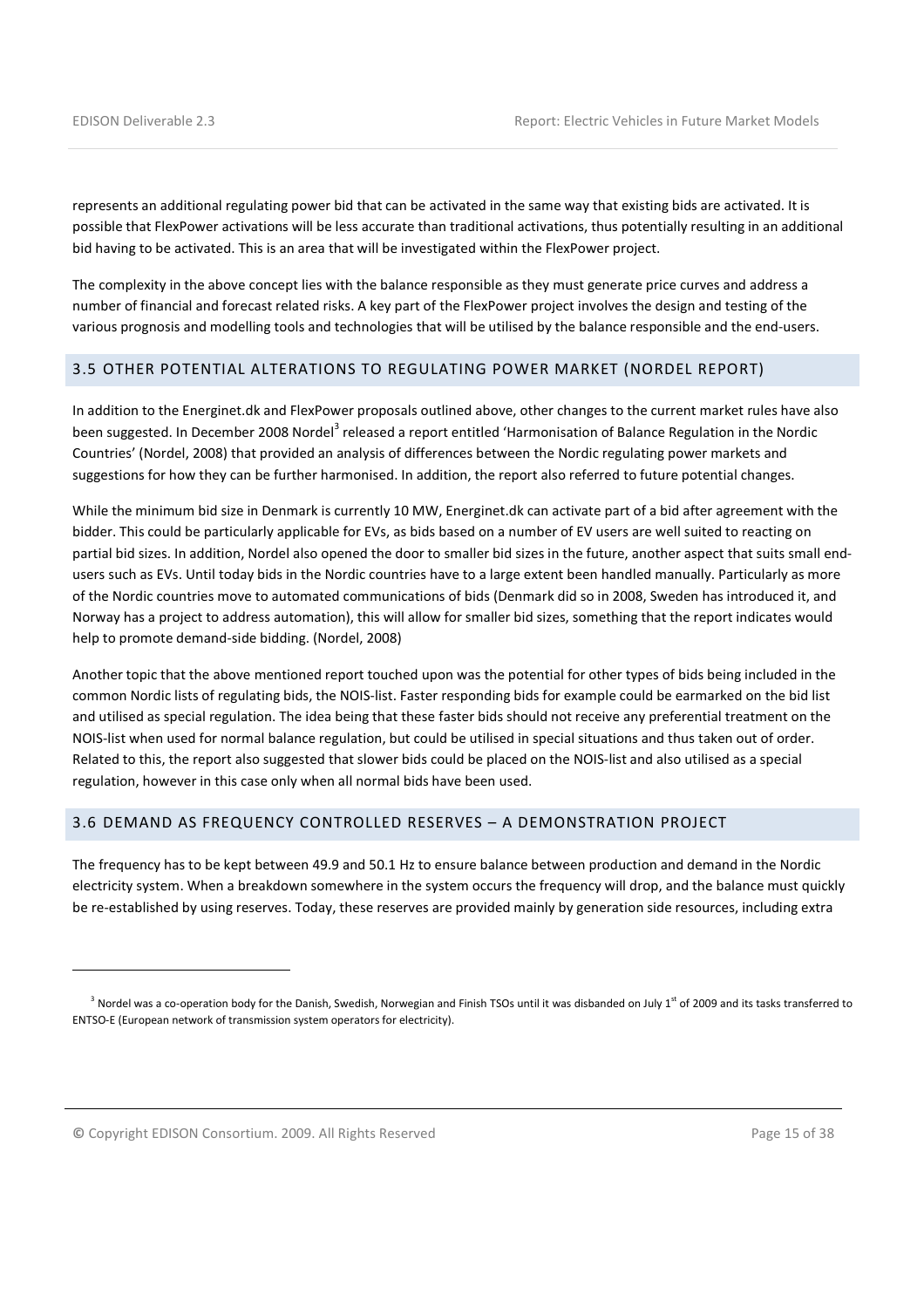capacity of generators and interconnection lines with reservation that could otherwise be used for transactions in the electricity market.



The figure below illustrates a random frequency drop in the electricity system.

Figure 4: The figure illustrates an example of a serious defect in the electricity system caused by a fault on the transmission line between DK2 and Germany. This results in a frequency drop in the entire Nordic system. For about 15 seconds the frequency is below the normal level of 49.9 Hz.

In the future, frequency reserves could also be provided by demand units reducing their consumption. This can be provided by using frequency controlled demands. In particular, thermostatically controlled loads such as heaters and refrigerators have cyclic on/off characteristics with considerable volume, which makes them ideal for use as frequency controlled reserves. Domestic demands with small electricity consumption, such as electric vehicles, can also provide reserves.

A demonstration project entitled 'Electricity Demand as Frequency Controlled Reserve (DFR)' (Demonstration project, 2011) funded by Energinet.dk will be carried out on Bornholm in 2011 and 2012<sup>4</sup>. In this project, automatic control devices will be installed at approximately 200 electricity customers, involving consumption units that are suitable for automatic deactivation or reduced consumption for short periods (typically between a few seconds and one minute). Four types of consumption will participate in the demonstration project:

• 50 bottle coolers placed in shops with a built-in automation that increases the temperature set-point of the cooler by up to 2°C according to the current frequency.

© Copyright EDISON Consortium. 2009. All Rights Reserved Page 16 of 38

l

<sup>4</sup> More details can be fund: Theory project: http://www.dtu.dk/centre/cet/English/research/projects/06-ea.aspx and Demonstration project: http://www.dtu.dk/centre/cet/English/research/projects/26\_Demand\_as\_frequency\_controlled\_reserve.aspx.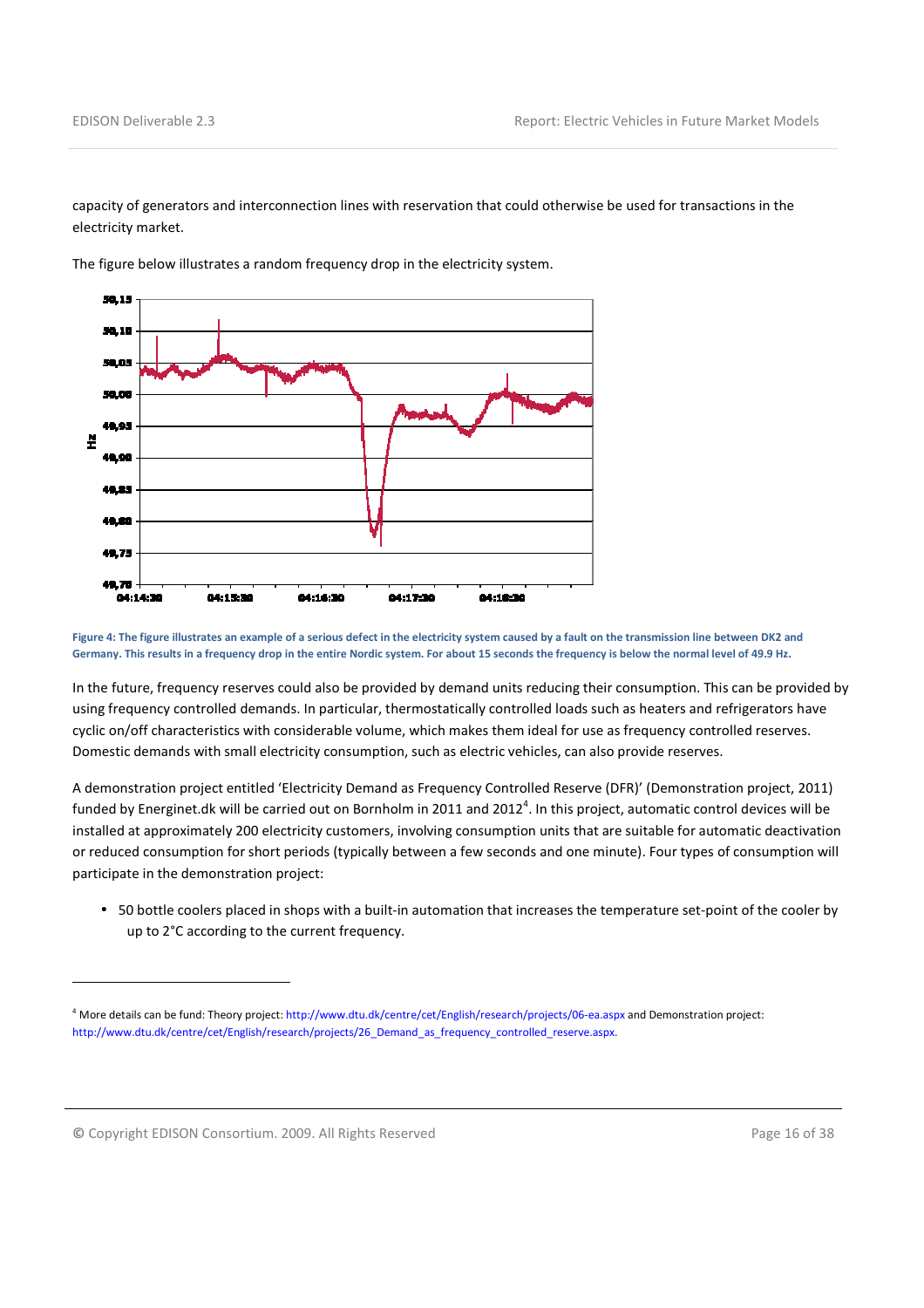- 50 Danfoss thermostat control units in houses with electrical heating that will adjust the temperature set-point according to the current frequency.
- 30 Electronic Housekeepers, which are wireless home-automation units that can control selected consumption units, such as refrigerators, freezers, electrical heating, heat pumps, etc. The control units will turn off the connected devices during frequency drops.
- 50 intelligent control units suited for larger consumptions in companies, institutions, etc., with suitable consumption for frequency control.

The demand response obtained by the participating consumers will be recorded and analysed during the project in order to evaluate the performance of the demonstration units. The project is carried out by Østkraft, DTU, Danfoss, Vestfrost and Ea Energy Analysis.

More details can be fund:

Theory project: http://www.dtu.dk/centre/cet/English/research/projects/06-ea.aspx

Demonstration project:

http://www.dtu.dk/centre/cet/English/research/projects/26\_Demand\_as\_frequency\_controlled\_reserve.aspx

## 3.7 FREQUENCY REGULATION VIA V2G – UNIVERSITY OF DELAWARE PROJECT

At the University of Delaware in the Eastern United States, research groups working on Grid-Integrated Vehicles (GIV) and Vehicle-to-Grid (V2G) Power have undertaken a project where EVs provide frequency reserve services for the local TSO.

The central idea behind the project is that with the electrification of the vehicle fleet, an extremely large storage capacity in EVs will exist, a capacity that can be utilised to provide various ancillary services. This capacity exists due to the fact that most EVs drive considerably less km per day than the battery capacity allows for, and because EVs are parked roughly 22-23 hours per day. This second point is also relevant with respect to the ability to provide ancillary services, as it means that if plugged in, an EV is available to provide these services 22-23 hours per day. In terms of effect, an EV is capable of producing over 100 kW. However, distribution grid and charging restrictions restrict this number. In the US, the effect that can be delivered back to the grid is generally between 10-20 kW. In Denmark this figure is currently lower, at around 3.6 kW (single phase 16 amp connection), however it is expected that three phase 16 amp connections capable of delivering an effect of 11 kW will be available to EV users in the near future.

The Delaware group highlighted 3 main components for their Grid-Integrated Vehicles (GIV) project which they developed (Kempton, 2010):

• A Vehicle Smart Link (VSL) that is tasked with controlling the charging, reporting to the server (capacity and current state), and logging/predicting future trips and times. This small unit was installed under the dash of the EVs.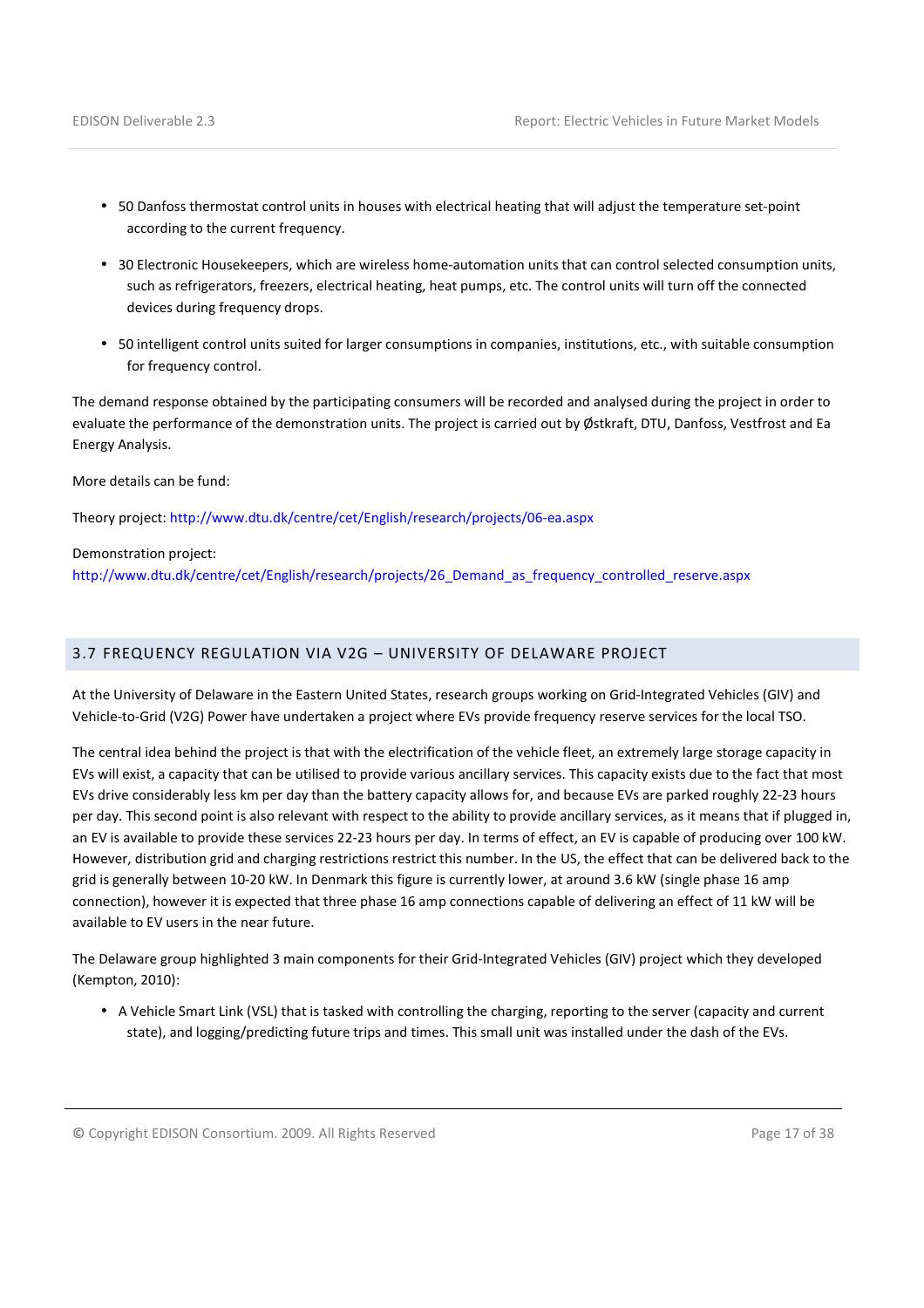- Electric Vehicle Supply Equipment (EVSE) which encompasses grid location, internet portal, power connections.
- An Aggregation Server to coordinate the real time operation of the EVs.

TSOs require a predictable and secure power resource to provide frequency reserve services, and as such the third of the above highlighted aspects, the aggregator, is a vital aspect of the project. While individual EV behaviour is not always very predictable, the aggregation of a large number of EVs is quite predicable, and thus provides a single, large, stable and reliable power source (Kempton, 2010). With this power resource at its disposal the aggregator can bid in on the frequency reserves market. The TSO does not have access to information regarding all the individual EVs but only the aggregate as a whole.

Delaware is part of the regional transmission organisation (RTO), which also includes Illinois, Indiana, Kentucky, Maryland, Michigan, New Jersey, North Carolina, Ohio, Pennsylvania, Tennessee, Virginia, West Virginia and the District of Columbia. In this region the frequency regulation is controlled by the regional transmission organisation via an Automatic Generation Control signal (AGC). Actors (typically generators) in the region submit hourly capacity bids with a minimum size of 1 MW, and via the AGC signal, accepted bids are then activated by the regional transmission organisation as needed. An accepted bid requires the actor to provide up or down regulation within 5 minutes, and an actor can be called upon to do so numerous times within an hour. While there is a small separate payment for the amount of electricity provided, the contract consists primarily of a capacity payment, with the actor receiving the same capacity payment regardless of how many times it is activated.

As part of the Delaware project, a number of legislative hurdles had to be addressed with respect to standards, incorporating the terms 'aggregator' and 'grid-integrated electric vehicles' into state laws, as well as issues relating to net metering, interconnection etc. In addition, the local distribution company has to approve each EV so they know how many vehicles will potentially be on each transformer. However, once all of this was in place the aggregator could bid in on the frequency reserve market.

When the TSO informs the aggregator that regulation is required the aggregator utilises an algorithm that calculates how the load should be distributed, and sends a 'request' to the various EVs. The algorithm is rerun every 4 seconds, and depending on the individual EVs reply, the dispatch is adjusted accordingly. For example, if an EV is not able to actually provide what it earlier indicated to the aggregator it could, the algorithm is re-run, and a new dispatch is sent.

#### Project Results

So far the project has revealed that the power response has been very close to the command signal. As silicon is extremely quick to react, it has a higher fidelity than any rotating equipment and is thus extremely well suited to frequency balancing. Due to the fact that the individual batteries are providing very small amounts of up and down regulation, the individual car batteries state of charges can be kept within an interval that does not cause excessive wear on the batteries. Financially speaking, the aggregator receives payment by the TSO, and then passes on payments to the individual car owners.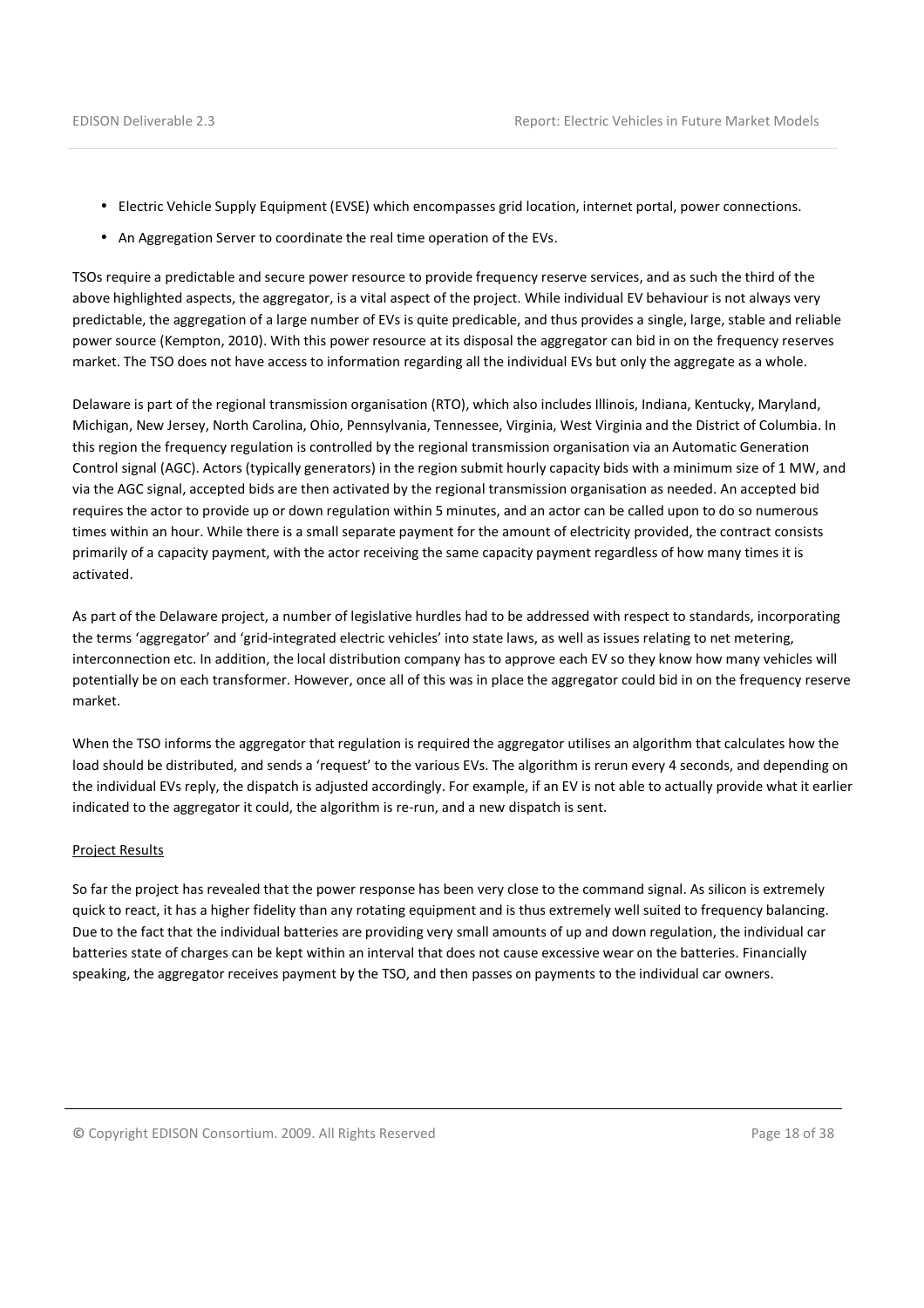l

#### 4 ALTERNATIVE MARKET MODELS FOR EV INTEGRATION

Today's market places are built on large power production units, and particularly the Nordic market is built on large hydro power production units. This circumstance has lead to market characteristics that fit this type of production. If for instance demand response had been the basis of the Nordic market place, the market design probably would have looked much different from today. This chapter describes fundamentally different market approaches compared with the Nordic setup (market splitting).

## 4.1 LOCATIONAL PRICES (NODAL PRICING IN THE TRANSMISSION GRID)

Locational Marginal Pricing (LMP), often referred to as Nodal Pricing, involves calculating market clearing prices for a number of physical locations (referred to as nodes) within a transmission grid. To calculate the nodal price, the generation, load and transmission characteristics for each node are required. Based on this, the nodal price represents the value of electricity in that node, including losses associated with distribution and congestion. This is quite different from the Nordic setup where electricity prices are calculated for an entire bidding area and congestions are handled through the division into price areas (market splitting). In both cases the transmission capacity is given fact-of-life, which is taken into account in the energy pricing. While both are market based, nodal pricing factors are the costs of delivering electricity to a more specific area, which more accurately reflect the cost of electricity at a specific point. However, this accuracy is obtained at the cost of a correspondingly higher complexity.<sup>5</sup>

The idea behind nodal pricing is that the overall system balance is handled in the same iteration as grid congestions. According to Stoft (2002), nodal pricing therefore has two main benefits, 1) it minimise the cost of production, 2) and provide the enduser with the true cost of their consumption. Seen from an EV standpoint, their main benefit may lie in their potential to be utilised in the distribution grids without causing congestions and at the same time help to obtain the overall system balance.

By providing the actual cost of electricity at each location nodal pricing allows for a more efficient total dispatch, and it sends price signals that better represent the cost in each node. As such, end-users are exposed to the true price of their electricity, and thus can react accordingly.

Nodal pricing can also be designed to incorporate transmission losses into a local price, something that is not currently done in the Nordic System. As a result, if for example the electricity produced from a generator in Northern Norway is just slightly

<sup>&</sup>lt;sup>5</sup> It should be noted that in Denmark geographically price differencing of grid tariffs within the same grid company is probably not possible according to the Danish Electricity law ('Elforsyningsloven' §73). Several considerations are described in the law: The tariffs must be: Fair, objective and non-discriminating. This is seen in relation to the costs each costumer group causes. It is also mentioned that different prices in relation to location only can be used in special cases. Since some EVs in a specific grid area cause extra cost (for grid expansion) it could be argued that higher tariff for this area is objective. However, updating of the law text is needed.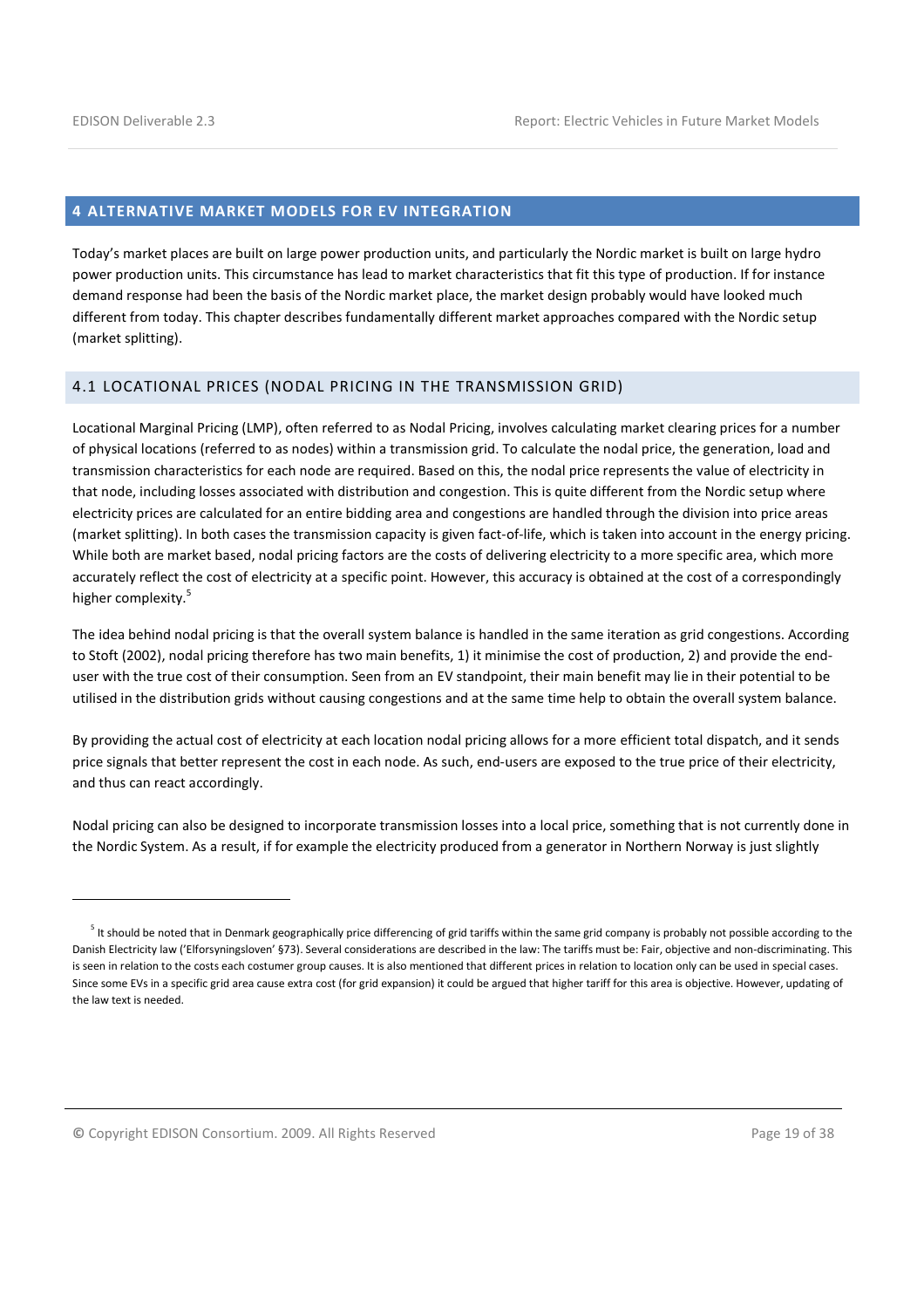cheaper than that produced in Southern Denmark, this electricity could in theory be the marginal electricity that is sent to a consumer in southern Denmark. This is inefficient for the market as a whole, and savings could be realised if transmission costs were also reflected in local prices.

Locational prices are already utilised in a number of markets, for example in New England (ISO New England, web page<sup>6</sup>). Although New England has 900 different pricing nodes, it only has 8 different price areas, but the calculated nodal prices are used as shadow prices. Using only 8 different price areas means less price differences between consumers. On the other hand the precise prises and the fluctuation will not be fully utilised. If the consumers are very active more than 8 areas have to be considered.

## 4.2 COMPLEX BIDDING

In the Nordic electricity markets only a few and relatively simple bid types are used. For example, on the Nord Pool Spot market there are three types of bids available, an hourly bid, a block bid, and a flexible hourly bid. Meanwhile, in the regulating power market, only a single bid type exists (X MW at Y DKK/MWh). This can be a challenge for demand response such as the charging of EVs, since a change in charging (e.g. interrupting charging) will change the electricity demand at a later time (same day or next day).

Generators in the Nordic market determine their marginal costs of production individually, and based on these calculations, submit their bids. Nord Pool then aggregates these bids which is benchmarked against the corresponding aggregated demand and publicises the resulting price for every individual hour.

In other regions, more complex bidding forms are utilised, where generators must submit bids consisting of numerous parameters. Complex bidding is characterised by two factors that differs from the present Nordic market. Firstly, the bid types are more technical and can be more detailed. Secondly, unit commitment is handled by the market unlike the Nordic market where the actors send in bid lists only with information about price and size, and where the unit commitment to some extend is made by the actor before sending bids to the market place.

In New England for example, generators include (Coutu, 2010):

- The economic minimum and economic maximum (\$)
- Up to 10 offer blocks (MW and \$)
- Minimum run and down times (fractions of hours)
	- o When an asset is committed it must run for at least this amount of time before being shut down
	- o When an asset is decommitted it must be down for at least this amount of time
- The no load cost (\$)

 $\overline{a}$ 

o Fixed cost incurred every hour the resource is running

© Copyright EDISON Consortium. 2009. All Rights Reserved Page 20 of 38

<sup>6</sup> http://www.iso-ne.com/nwsiss/grid\_mkts/how\_mkts\_wrk/lmp/index.html.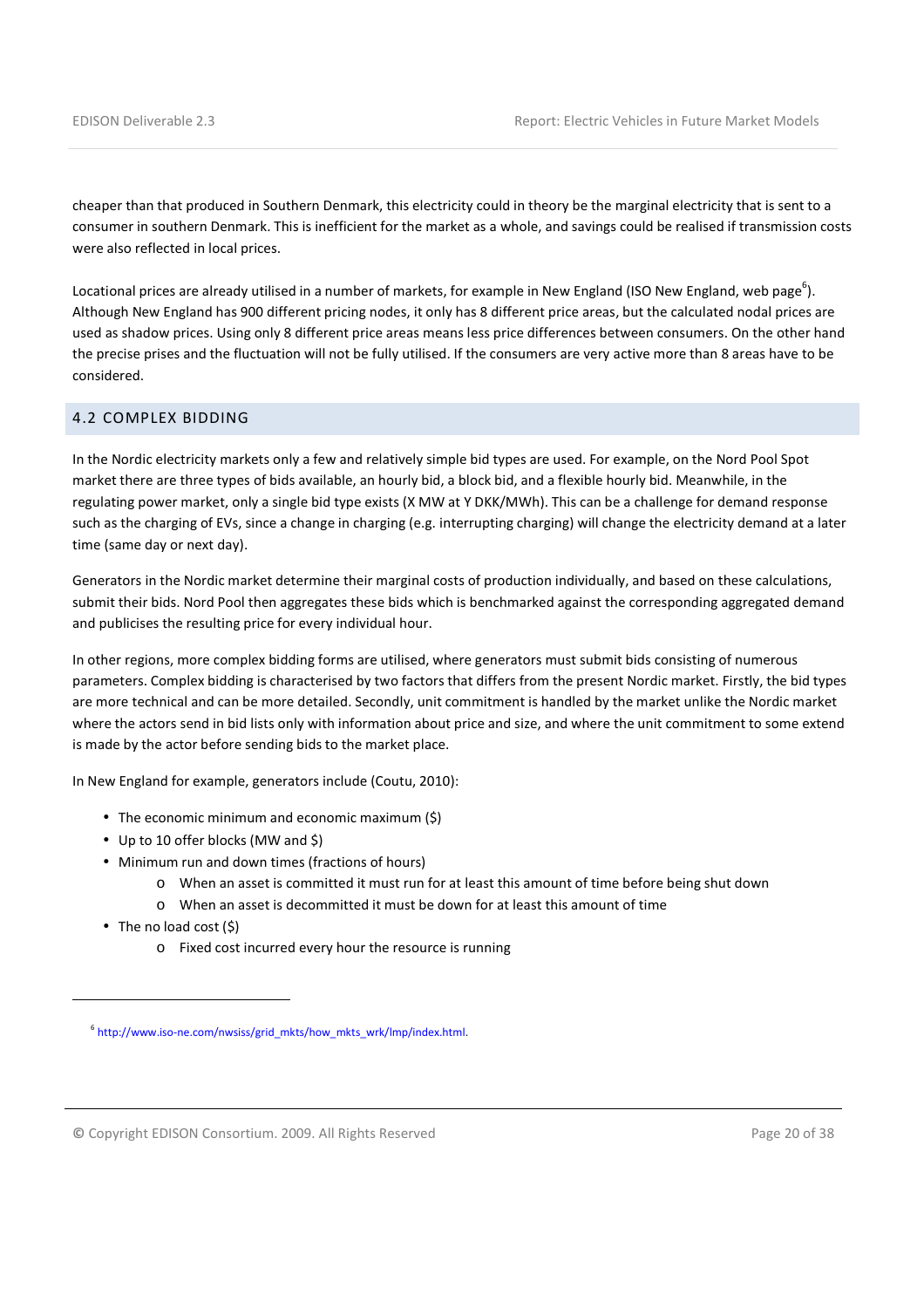- The amount of energy that must be taken (MWh)
- The maximum daily energy available (MWh)
- Ramp rates (MW/minute)
- Notification time Time to Start (hot, cold, intermediate)
- Start-up costs (hot, cold, intermediate)
	- o Costs incurred per start-up of the resource

In the day-ahead market in New England, based on the above inputs, as well as purchase bids and reserve requirements, the TSO carries out a system-wide unit commitment calculation at 12:00 the day before operation. Referred to as the Resources, Scheduling and Commitment (RSC), this unit commitment calculation determines which resources should be committed to run for which hours, at a load somewhere between the resources minimum and maximum every hour, but the actual volume of the load is not determined at this time. During the next step, the Scheduling, Pricing and Dispatch (SPD), this commitment schedule is run through an economic dispatch algorithm that respects the line and interface limits, and determines the loading levels, demand clearing costs, final costs, and locational marginal prices. This new commitment plan then undergoes a Simultaneous Feasibility Test (SFT), and the constraints created are fed into a new Resources, Scheduling and Commitment (RSC). When this cycle has been successfully completed the day-ahead market is cleared and the day-ahead commitment and dispatch are published at 16:00. The result is financially binding schedules for demand and generation that are based on a least-cost security-constrained unit commitment, day-ahead hourly locational marginal pricing and binding constraints (Turner, 2010).

After the day-ahead market has been cleared and the results published at 16:00, there is a two hour re-offer period that generally closes at 18:00. During this time, market participants can submit revised supply offers and revisions to demand bids for any dispatchable asset-related demand resources.

The vast majority of electric market activity in New England is done so via the day-ahead market, where the bids and offers result in binding financial commitments. Deviations from these energy positions are dealt with in the real-time market which is the balancing market. Offers in the day-ahead market, and revisions to this offers during the re-offer period, are carried over to the real-time market where they are combined with the actual load, actual external transactions, and updated constraints. In the real-time market the dispatch is re-run and new locational marginal pricing are published every 5 minutes. After the closure of the operating day, finalised hourly real-time locational marginal pricing are also published. Real time settlements are based on deviations between the day-ahead schedule and actual operations.

Figure 5 below displays a time overview of the New England market.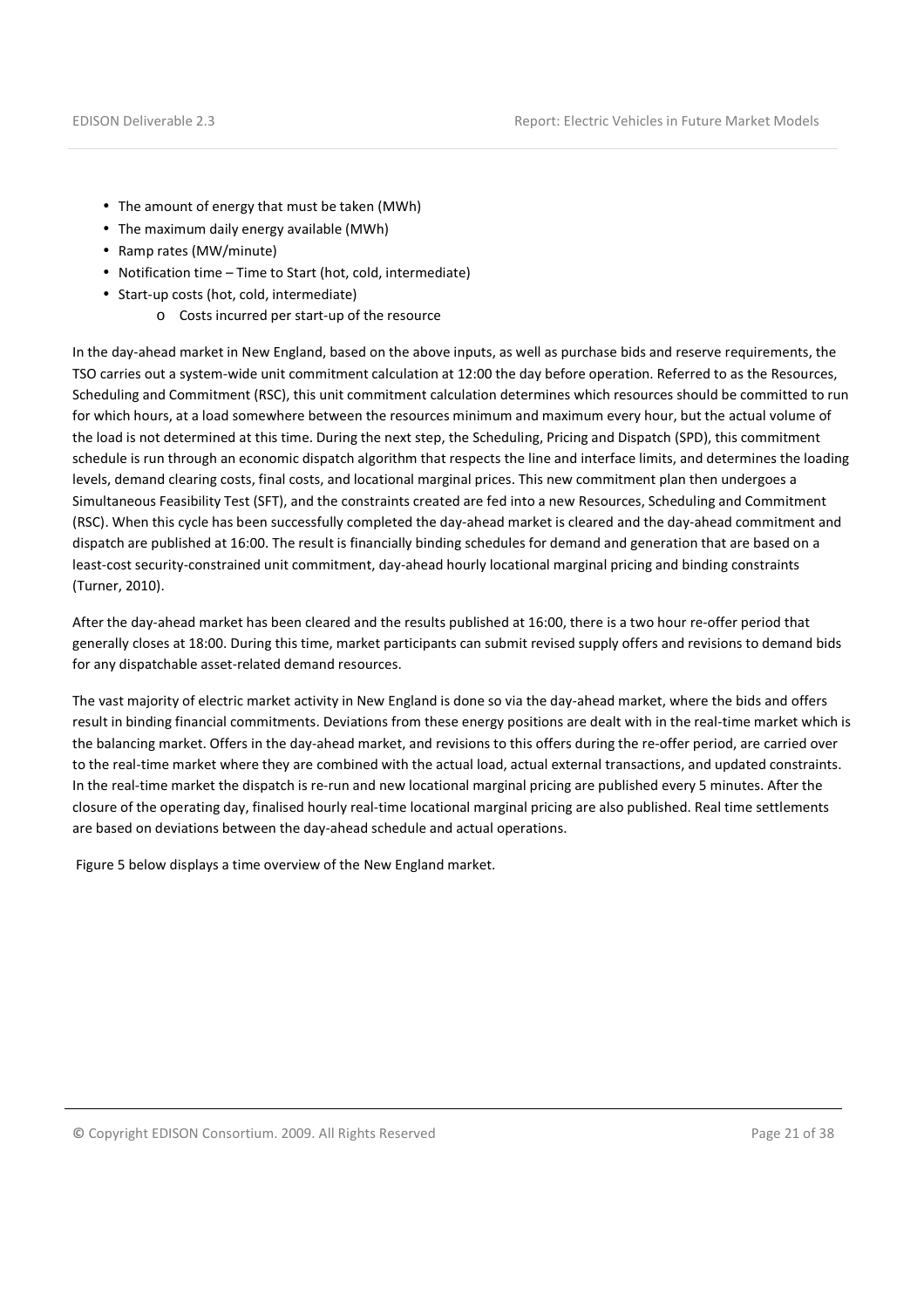

#### **Real-Time Market (RTM)**

Figure 5: Aspects of the New England Day-Ahead Market (DAM), and Real-Time Market (RTM) (Turner, 2010)

#### **Summary**

One of the major differences between the New England and the Nordic market is that in the Nordic market, in terms of their bidding, actors must independently make an informed guess (and act strategically for example in case of hydro power), whereas in New England, all the relevant parameters are delivered to the TSO, who then optimises the dispatch and unit commitment. Due to the fact that the TSO has access to more information in the New England market, and less is left to educating guessing, it is expected that the co-optimisation that is undertaken will lead to a more efficient dispatch. The ability to include additional parameters in the bidding process, as well as the direct coupling of the Day-Ahead Market with the Real-Time Market, is well suited to more complex offers, for example 'energy storage' or 'demand response', two aspects that would be particularly relevant for EVs.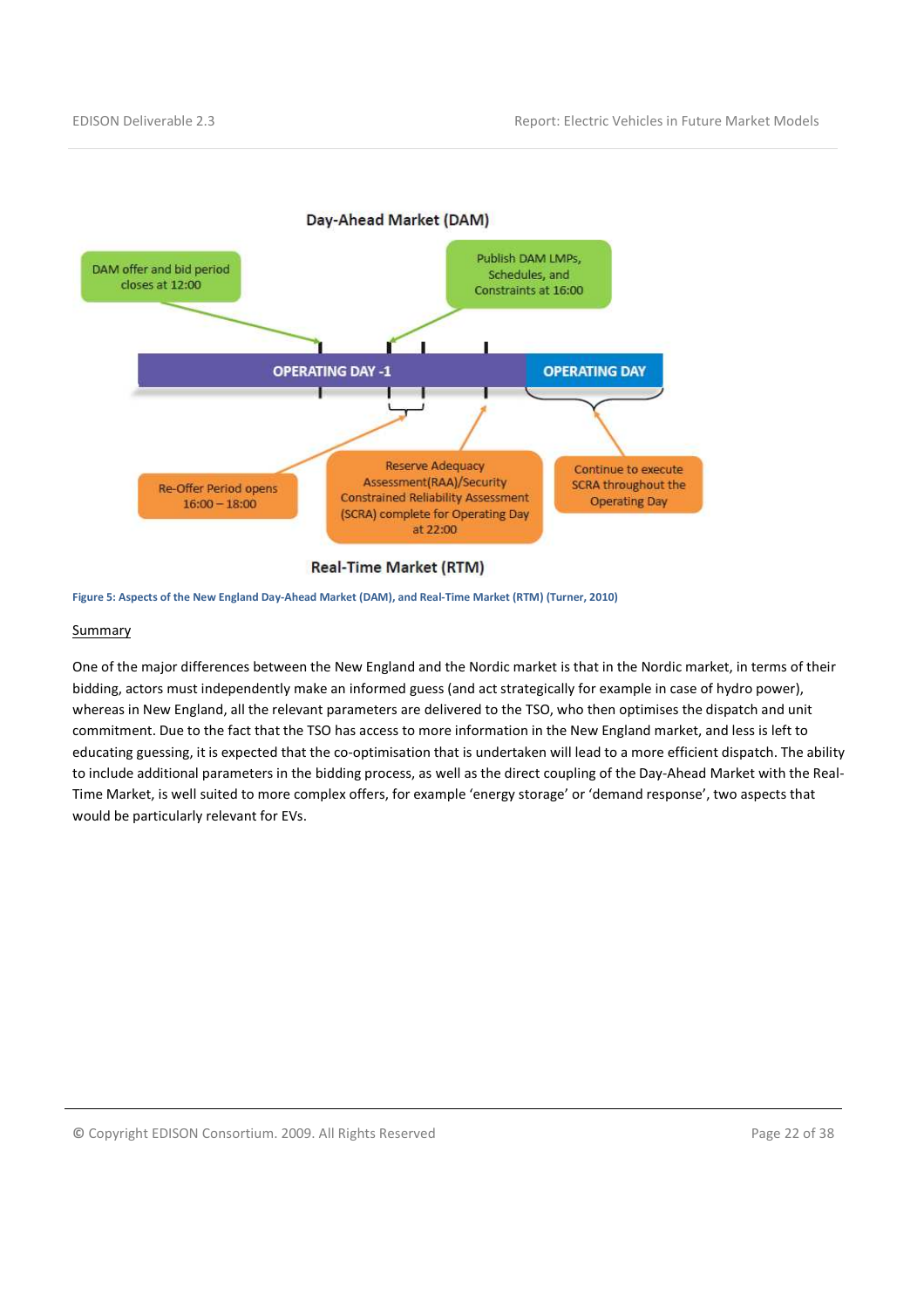#### 5 MANAGEMENT OF CONGESTIONS IN THE DISTRIBUTION GRID

In a future with a large share of wind power, many heat pumps and electric vehicles the capacity of the distribution grid may be challenged. The increased electricity consumption from heat pumps and EVs can in itself create problems with insufficient capacity in peak hours in some distribution grids. Besides, the combination of a large electricity consumption and price controlled demand may in some cases create problems. This is the case if the demands reaction on wholesale market prices implies larger movement of demand than the distribution grid can sustain.

The following thoughts only consider low-power charging of EVs where the EVs are connected to the grid and a freedom of operation to optimize the charging corresponding to for example a price signal is possible. Other ways to charge an EV as fast charging or battery swapping are not considered. These kind of charging possibilities are described in other EDISON working groups.

Traditionally, demand takes place when needed and the challenges in the distribution grid caused by demand spikes are solved by expanding the grid to fit the size and patterns of demand. As an alternative – if the demand is flexible - demand can be reduced (=moved to another hour of the day to avoid short-term overloading of grid components). EVs reacting on wholesale market prices is a way of introducing demand to fit in the overall power system.

Flexibility in demand from private households (and EVs) must be included in a simple and automated manner so that consumers easily can contribute with the flexibility. Besides, if demand cannot be controlled (e.g. if no customers or fleet operators want to change plans) and, if no local generation exists, the only alternative is to expand the capacity of the grid.

CONDITION: The demand can be controlled.

To enable distribution congestion management during operation the dispatch of demand and generation must not only be based on the power system balance (the conventional electricity wholesale market) but also on the operational state of the grid (information from the DSO). Today the dispatch is set only based on the electricity market and of course the end-users need for energy services. Therefore a new process, using both the market and the grid state to set the dispatch, must be established.

CONDITION: Information representing the state of the distribution grid has to be included in the basis for reaction of the EV.

Controlling of demand can be done locally at customer site or remotely. It can also be done using price signals or using a more direct control approach for example through a fleet operator.

CONDITION: Introducing price based methods requires rational behaviour from the end-user (though retailer etc.)

A fleet operator aggregating and controlling a fleet of EVs would typically control the EVs by direct control. The principles in the following are, though, described more generally and can be used with or without a fleet operator. It is important to notice that the presence of more fleet operators will be necessary in several of the described methods because if only one fleet operator reacts, statistic methods to predict the consumption and effect cannot be used.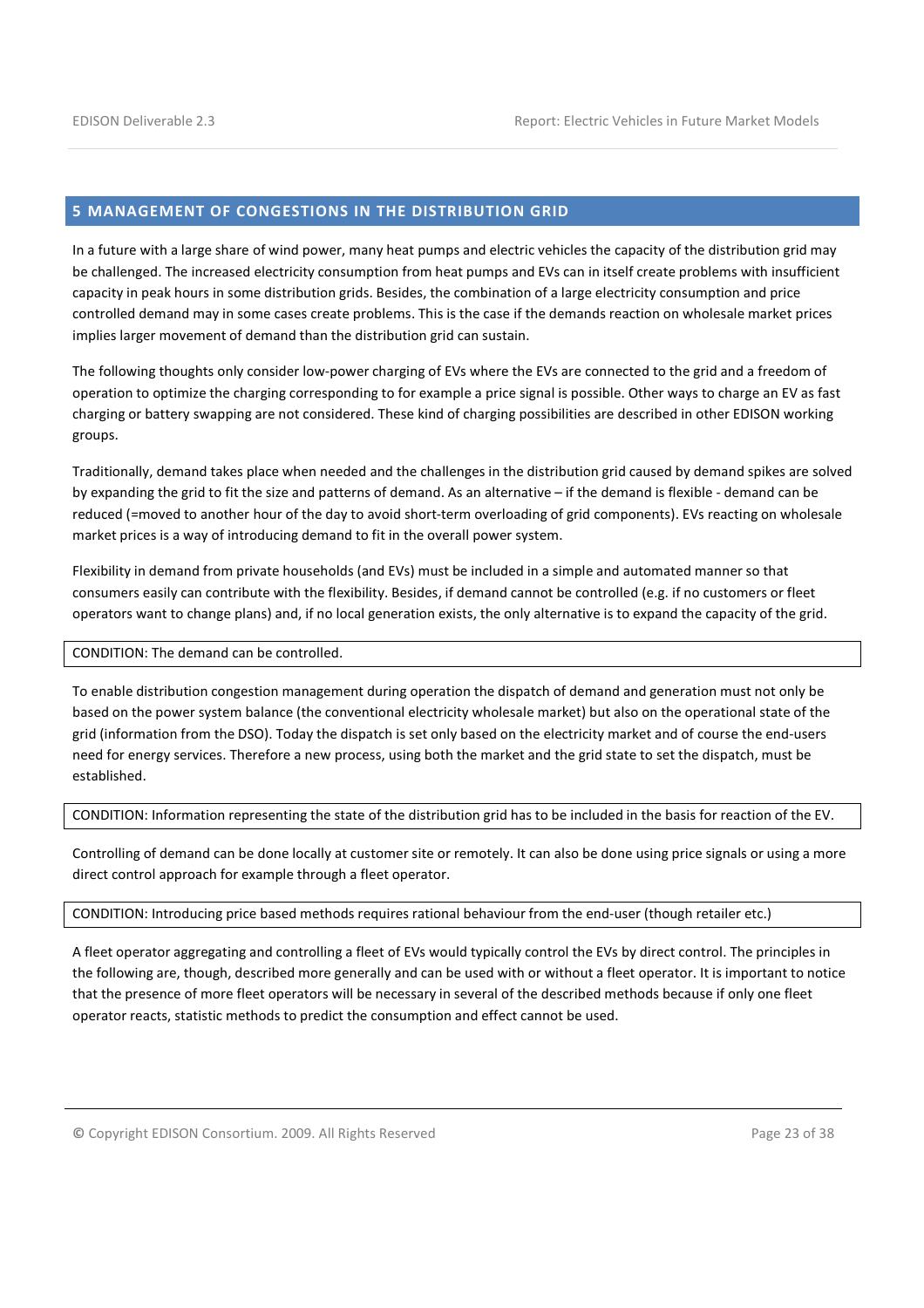In this section several methods to handle and avoid overload of the distribution grid will be described. It is taken as a starting point that all methods require a voluntary participation of customers. Some of the approaches are compensation based ('carrot') and some are penalty based ('stick'). Other methods based on more or less involuntary participation (e.g. grid code based or DSO terms of delivery) are however not considered in this report.

Firstly, the obstacles which have to be overcome from the DSO point of view to be able to handle congestions in the distribution grid in a new manner are described. Secondly, overall thinking about how to handle grid congestions is described in section 5.2. Then principles, advantages and disadvantages behind following types of solutions to handle congestions in the distribution grid are described:

- 1. Payment for the right to use capacity
- 2. Time-of-use tariffs
- 3. Direct control ("cycling")
- 4. A bid system
- 5. Dynamic distribution grid tariffs
	- o spot price
	- o spot and regulating power price
	- o Actual power consumption

In the end, section 5.9, a mixed approached is described suited for VPP in the Edison project which live up to minimum requirements so that the approach fits the current system without need for changes, it considers EVs both in spot and in regulating power market, it is relatively socio-economic and relatively simple. Besides, different method of handling grid congestions can be chosen dependent on the level of problems to solve in the different grid areas.

#### 5.1 THE ROLE OF THE DSO

In the transmission grid the congestions in the spot marked are handled through a price signal. This implies that if congestions exist, the spot price increases in the area behind the congestion (and the cheaper bid from the area in front of the congestion cannot be used). In the regulating market congestions are handled by jumping over a bid in the merit order list implying using a more expensive bid. In principle the TSOs 'remove' congestions by grid reinforcement in the transmission grid if a socioeconomic business case can be showed. This means that the TSOs invest if the price for removing the congestion (by grid expansions or technical solutions) is less than the cost 'punishment' in the spot market and the regulating power market for not using the cheapest bids.

Can you do the same in the distribution grid? Yes, in principle. In practice several obstacles have to be overcome.

#### Mapping congestions in the distribution grid

It is necessary that the distribution company has fully insight in the distribution grids in order to identify the congestions. The knowledge of the details in the distribution grid is investigated and will probably extend these years for example using more communication equipments. This implies investments in measurement equipment.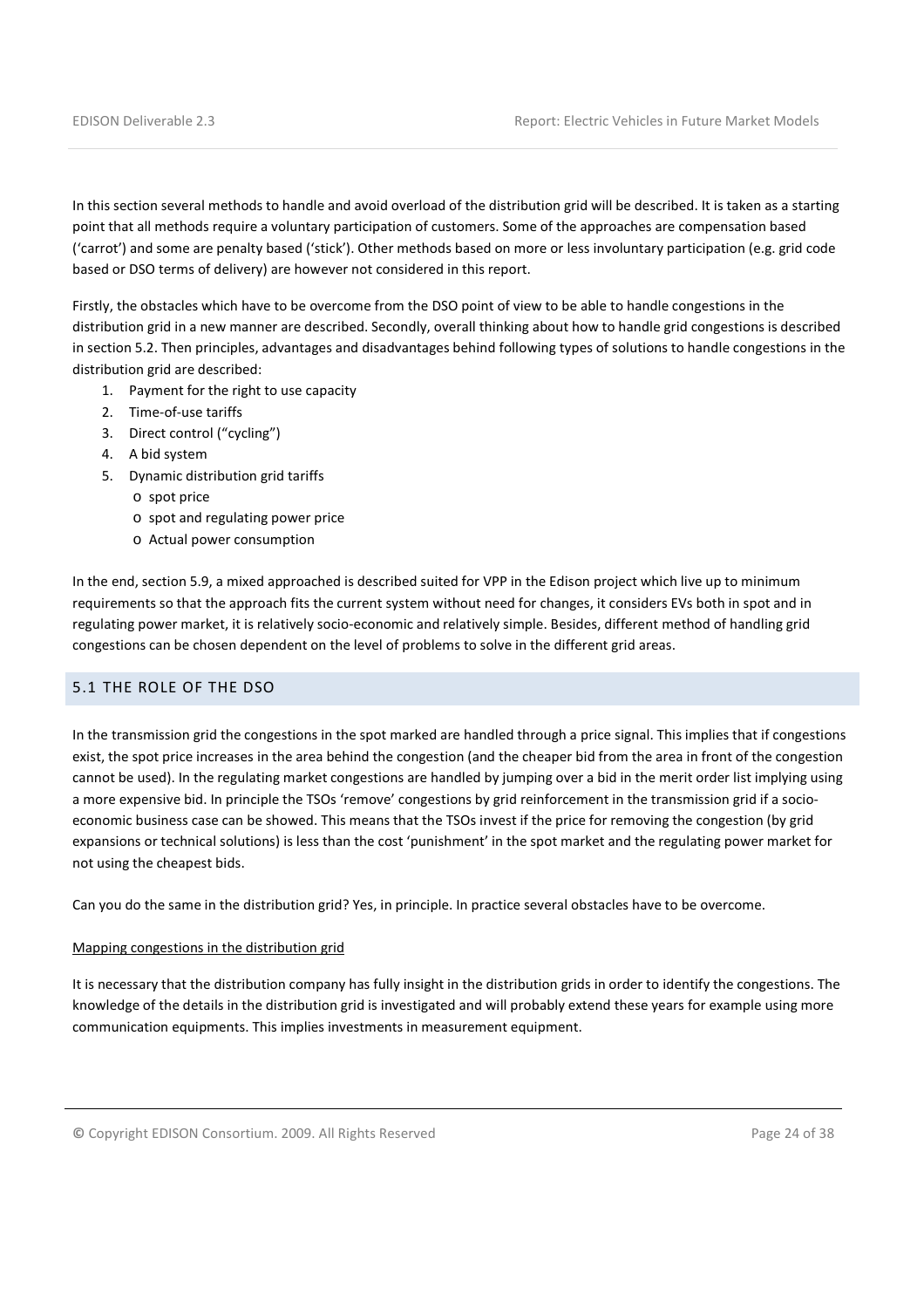It is also necessary that the distribution company identifies the long-term marginal costs of reinforcement of the grid in order to be able to compare these costs with the cost involved to make the end-users to reduce demand in a given period to avoid congestions in the distribution grid. The comparison of these two figures can give a signal of when to reinforce and when to reduce/move demand dependent on which is cheapest for the DSO.

Depending on how demand side response is implemented and to what degree the response is voluntary or not the cost for the distribution company may include an additional overhead to provide an incentive for the end-user to move demand.

It should be noted that methods must be developed to compare the long-term marginal costs of reinforcement to the cost of dynamic tariffs. A similar method is used in the transmission system where annual congestion rents are compared with annual cost of the investment in grid expansion. If congestion rents (clearly) exceed investment, expansion is expected to be relevant.

#### Geographically differentiating

l

Firstly, if conditions in the distribution grid have to be taken into account finding a way to include a signal representing the distribution grid will be necessary. This signal is by nature both time and geographically dependent. But the Danish Electricity law does not clearly give the possibility for the distribution company to make a geographically differentiated price<sup>7</sup>. It might therefore involve changes in the legislation before several of the described method implying geographically prices can be used.

Besides, it is also a challenge to explain to the end-user that two houses close to each other have to pay different prices for charging an EV because of older decisions for extending the grid.

#### Development for new tools for price dependent demand to be used by the DSO

Today, consumption in Denmark is in general not flexible. Models for price dependency in demand remain therefore to be developed and included in all aspect of the balancing on the energy system. If the DSO is to play an active demand-controlling role the DSO has to develop models for the costumer's price flexible behaviour. Alternatively, the demand side response can be handled by the aggregators/retailer/fleet operators, who know their customers the best, and the DSO may only provide information about the capacity available for flexible consumption in the distribution grid. In both cases the contractual and legal framework has to be in place to specify rights, obligations and pricing mechanisms for all involved parties.

The models for price dependency in demand take its basic in historical data. Using measurements of historical demand might be more difficult at lower grid levels (and thereby fewer consumers).

 $^7$  It should be noted that in Denmark geographically price differencing of grid tariffs within the same grid company is probably not possible according to the Danish Electricity law ('Elforsyningsloven' §73). Several considerations are described in the law: The tariffs must be: Fair, objective and non-discriminating. This is seen in relation to the costs each costumer group causes. It is also mentioned that different prices in relation to location only can be used in special cases. Since some EVs in a specific grid area cause extra cost (for grid expansion) it could be argued that higher tariff for this area is objective. However, updating of the law text is needed.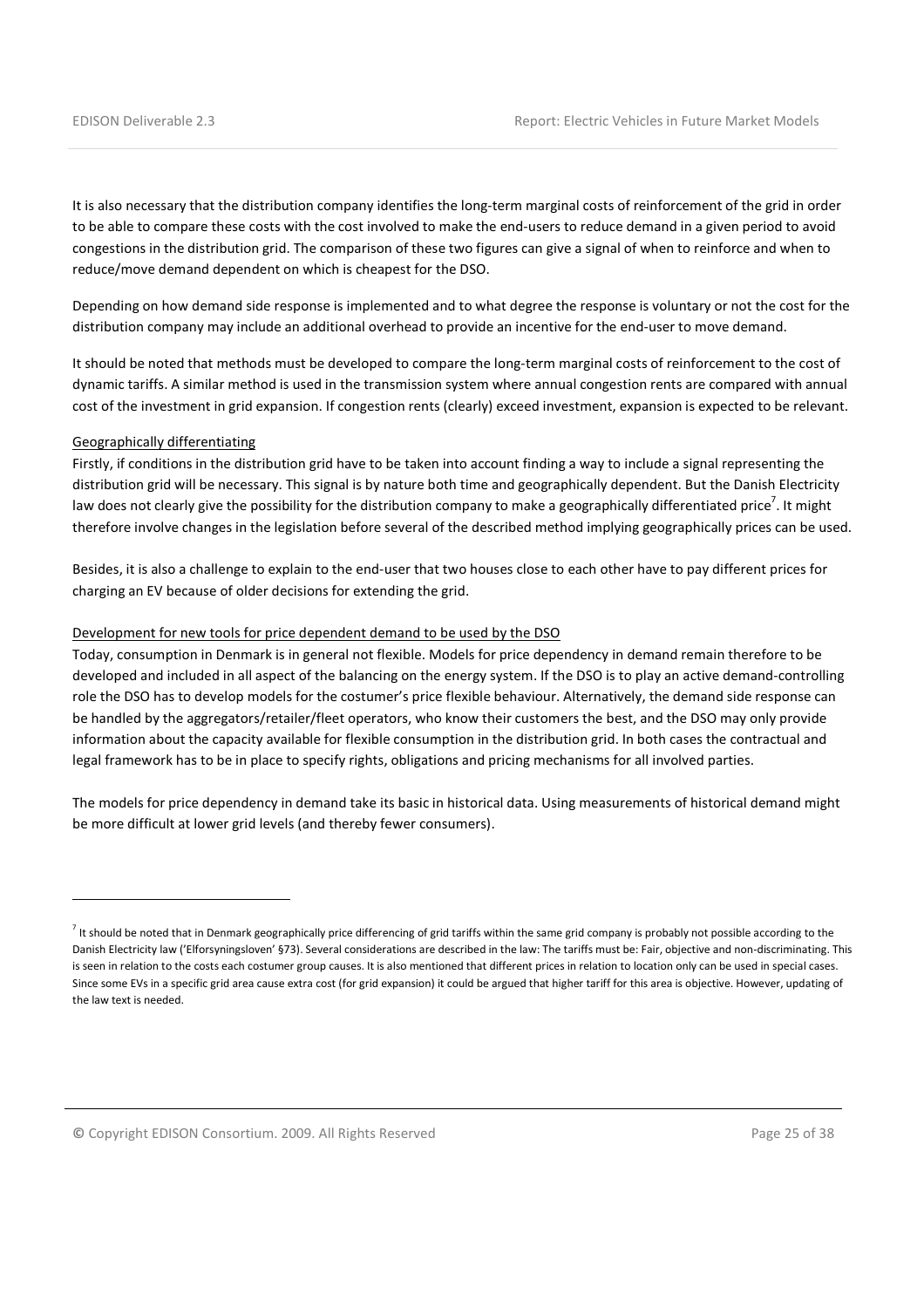Today, congestions in the distribution grid are handled by reinforcing the grid. Alternatively, demand should be removed from where it causes the congestion. To decide when to reinforce and when to move demand requires a description of the connection between costs of the two alternatives. If the socio-economic cost from grid reinforcement is lower than the socioeconomic cost from end-users reacting flexible the grid should be reinforced. Such an approach requires that the DSO can establish relatively straight forward business case calculations. Methods for this have to be developed and it might not be straight forward.

#### Pricing by the DSO

An important pre-requisite for a business case is the existing economic regulation of the DSO. The regulation should allow for both i) full cost-recovery of the grid-investments including return on an invested capital, and ii) flexible tariffs and compensation schemes allowing the DSO to provide its services on the basis of the Long Run Marginal Costs. The latter will probably lead to increased tariff differentiation.

Current regulation does not account for these elements to a sufficient extent, and will - in its existing form - be an obstacle for further facilitation of electric vehicles and heat pumps.

## 5.2 OVERALL APPROACH – THE ORDER OF SYSTEM BALANCE AND GRID CONGESTIONS

Firstly, handling of grid congestion can be more or less integrated with the handling of the system balance in the overall energy system. Secondly, handling of congestions in the distribution grid in the processes can be more or less market-based. In this section the categorising of the different approaches takes its basic in the integration of grid congestions and system balance. The descriptions involve the level of market involvement. Three approaches are handled:

- 1) Integrated process.
- 2) Stepwise process first system balance, then grid congestion.
- 3) Stepwise process first grid congestion, then system balance.

Besides, iterative processes or a mix of the above processes can be considered.

#### 5.2.1 INTEGRATED PROCESS

In an integrated process the dispatch of demand and generation according to system balance and grid constrains are set at the same time and/or in the same procedure. A principal example of an integrated process (at transmission level) is the current Nordic spot market where the system balance and congestion of inter-area connections are handled in a market splitting process.

Such an integrated process is one (and maybe the only) way to get an optimal or close to optimal socio-economic operation in all situations.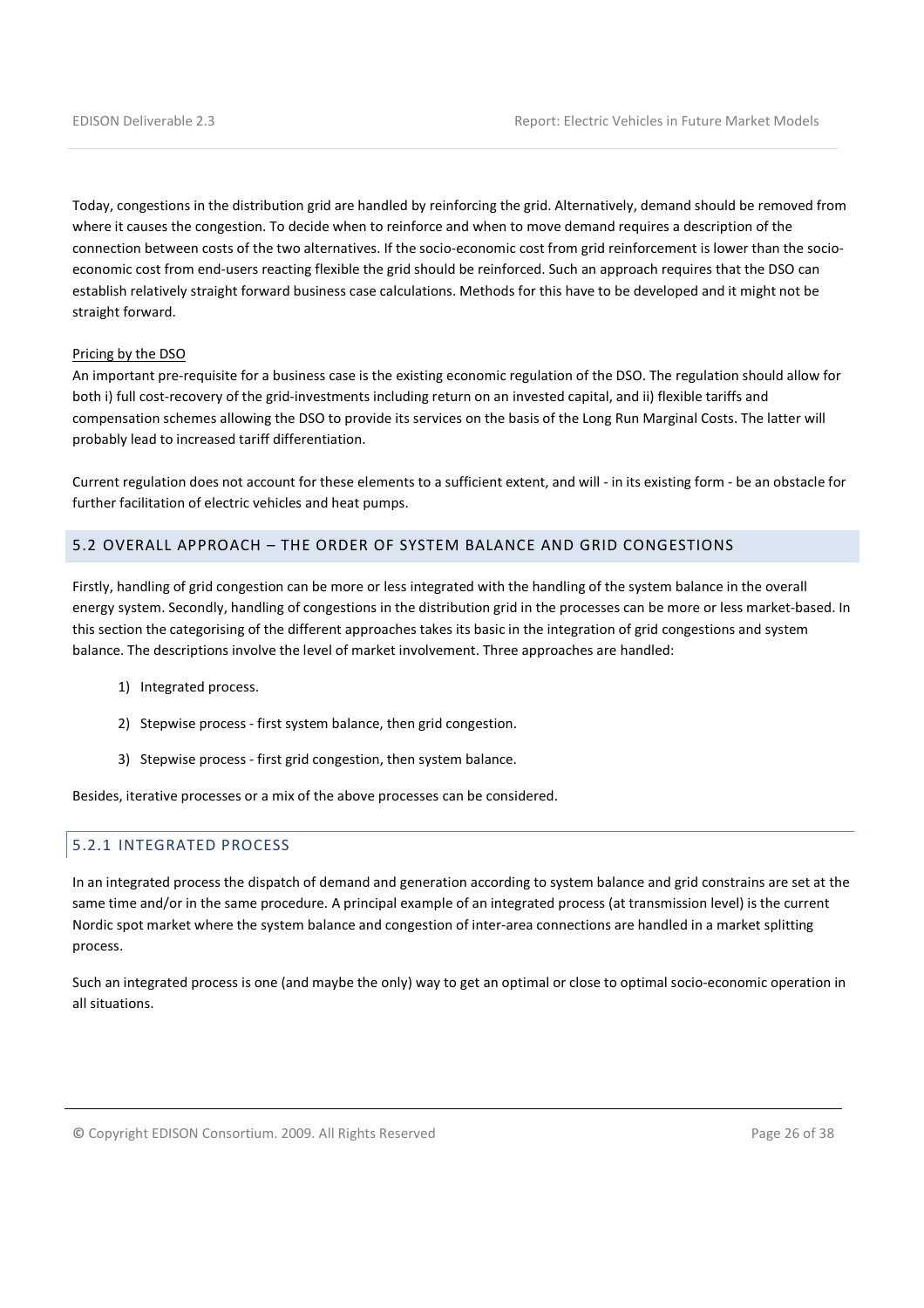The disadvantage of an integrated process can be that it is complex to understand and perform. Besides, if distribution grid congestion should be managed to be integrated with the global system balance, it will require handling a huge amount of grid nodes in one optimisation process.

The largest challenge might be that an integrated process requires modification of the current electricity markets (or even introduction of a completely new approach). This will not be an easy task as the current market is a common Nordic market moving to a common European market which means that lots of coordination work has to be done. At least it will take years to obtain a common European solution.

Examples of possible implementations:

- Nodal pricing (locational marginal prices, LMP<sup>8</sup>), also described in section 4.1.

- Hieratical market (aggregation) aligned with the grid topology. DSO can interact with the local market levels to avoid congestions, e.g. through a bid-based system (local adder bids to avoid grid constraints)

- Control-by-price based system with locational adder prices to avoid grid constraints.

- Market for grid capacity (seller: DSO, buyer: end-users, the selling price curve will be steep around the capacity limit) operating in parallel with the spot market.

#### 5.2.2 STEPWISE PROCESS – FIRST SYSTEM BALANCE, THEN GRID CONGESTIONS

In this stepwise process the system balance is handled in a separate step before handling of grid congestions. It is expected that (the main part of) the dispatch have to be handled in the first system balance step. This is reasonable due to the energy volumes involved in the system balancing and an assumption that grid congestions will not be the normal operating situation.

This dictates that the grid congestion management has to be an adjustment to the dispatch in the first step. As an example the system balancing is handled in the current spot market, which may lead to a dispatch of demand and generation where the grid is overloaded in critical locations and times. This overload can be handled in a second step, e.g. a market where the DSO can activate specific bids provided by the users, and thereby relieve the overloaded parts of the grid. Also non-market-based methods (direct control) can be used e.g. direct control of demand/generation based on contractual agreements between DSO and retailer can be used.

© Copyright EDISON Consortium. 2009. All Rights Reserved Page 27 of 38

 $\overline{a}$ 

<sup>&</sup>lt;sub>8</sub><br>8 Steps toward a Danish power system with 50% wind energy - EcoGrid.dk Phase 1 WP4: New measures for integration of large scale renewable energy, report, ForskEL project no. 2007-1-7816, 2009.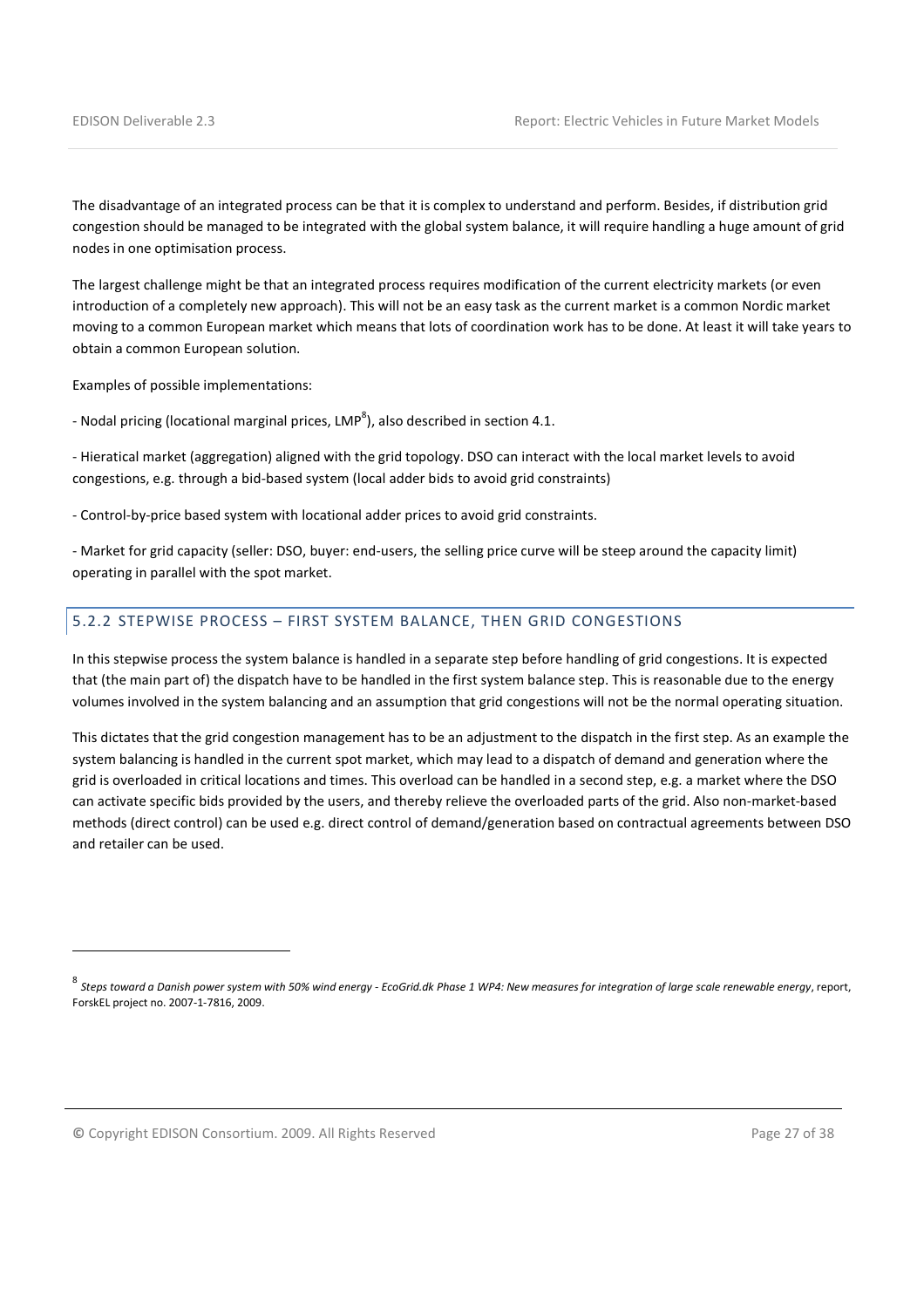The advantage of a stepwise process - with first system balance, then grid congestion – is that it is relatively easy to understand. That the solution can be made as an extension of the current market system is also an advantage as the current wholesale markets do not have to be modified.

The disadvantage of a stepwise process is that an optimal solution cannot be obtained especially in cases where grid constraints are so large that the normal market is influenced. In principle the system balance has to be run again and then the method in the next section can be considered.

## 5.2.3 STEPWISE PROCESS – FIRST GRID CONGESTIONS, THEN SYSTEM BALANCE

In this stepwise process the grid congestion is handled in a separate step before handling of the system balance. The dispatch is expected, as today, to be set in the step handling the system balance. The very simple (and probably not very efficient) example of such a process is that the DSO in the first step announces capacity limitations to all end-users (through fleet operators or retailers), and that the consumption in the second step trade in the current market within these capacity limitations.

A more sophisticated (but still simplified) process in line with this approach could be that the DSO first sets a grid tariff for each time slot and each grid node for the coming day of operation – like dynamic tariffs. Secondly the end-users bid in the current spot market taking into account the dynamic grid tariff. If congestion is expected to take place, the DSO will set an expensive tariff for the specific time slot and location. This will lead to a tendency that demand does not bid in the involved time slots, and thereby grid overload is avoided. If local generation exits the tariff will also send a signal to produce when needed. One must note that this concept includes a time variable and geographically dependent tariff, see section 5.1.

The advantage of a stepwise process - with first grid congestion, then system balance – is that it is relatively easy to understand. That the solution can be made as an extension of the current market system is also a quite large advantage as the current markets do not have to be modified.

The disadvantage of a stepwise process is that an optimal solution cannot be obtained, especially in cases where grid constraints are so large that the normal market is influenced. Another disadvantage taking the grid congestions first is that it can be difficult to set incentives at a sufficiently accurate level to avoid congestion.

In the following different type of approaches are described in more detail.

## 5.3 PAYMENT FOR THE RIGHT TO USE CAPACITY

Today the consumers are entitled to draw a high power from the distribution grid. This might not be suitable if grid congestions exist. A special payment could be introduced for users in need of more than a certain maximum. An example of this exists in Italy where the standard limit is 3 kW per household. This system is simple and also easy for the consumers to understand. It requires a form of local control of demand, e.g. making the charging of the EV dependent on the actual consumption by the rest of the household.

Capacity payment could be the same year around or could be adjusted by season to reflect the capacity scarcity.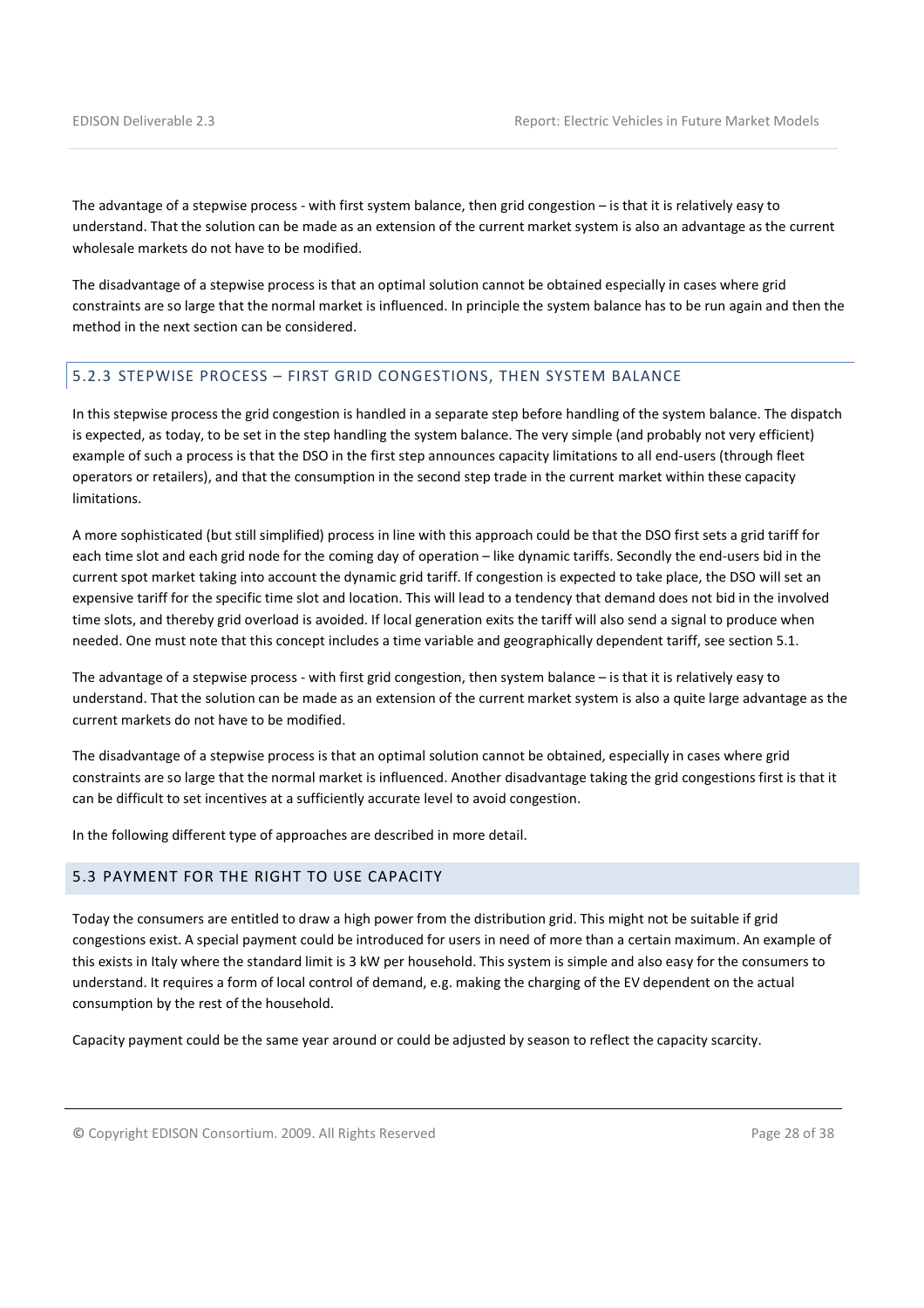It is important that the payment is set so that capacities are not exceeded at any time. This means that local optimisation within every household is made. This is a non flexible solution that will probably not lead to a cost efficient solution as reduction at the individual level does not always coincide with system peaks. If the payment was configured for long periods, e.g. months, then capacity would also be expensive in periods with no capacity problems (e.g. nights).

A more adjusted solution could be to split consumption into non-flexible and flexible consumption and only announce capacity limitations for the flexible consumption. This requires a fleet operator with a large portfolio of EVs so that they, within the limitations, for example can load all the EVs in an optimal manner either by sending price signals to the end-users or an on/offsignal.

In this approach the grid congestions are handled separately from the system balance and the wholesale market. Though, a connection will still be expressed through the payment mechanism. The method can be extended to be more sophisticated, see section 5.2.3.

## 5.4 VARIABLE TARIFFS (TIME-OF-USE)

Time-of-use type of grid tariffs (fixed day/night/weekend tariffs) can be used in the management of congestions in the distribution grid in peak hours. Time-of-use tariffs could shift certain habitual consumption like e.g. the start of a washing machine from expensive to cheap hours. Time-of-use tariffs can be used by retailers, but in this context the distribution tariff is brought into focus.

With time-of-use tariffs the end-user will be able to react, for example by using a simple timer device. However, time-of-use tariffs do not support any variable response and therefore they cannot be used to avoid price introduced peaks (e.g. activating down-regulating power – increased demand – in the night). The time-of-use tariff will provide an incentive in the right direction but it will not be enough to solve grid congestion in all time. It might lead to constrains in the distribution grid especially in low-tariff periods or there is a risk that the peak is moved to another hour instead of reduced by smoothing demand through out the day.

## 5.4.1 PROGRESSIVE POWER TARIFFS

A more simple method could be to set up fixed tariffs depending on the actual power consumption, also known as power tariffs. The progressive power tariff is fixed and has known relation to the actual power consumption. High power consumption is equal to high tariff and low power consumption is equal to low tariff. This creates incentives for customers to smoothen out the demand through out the day. Therefore, tariffs based on the actual consumption focus on smoothen the demand and therefore do contribute to increase the amount of energy, which can be transferred in the distribution grid, especially in the low voltage grid.

Power tariffs do not directly support the overall balancing of the system. This can be done if the fixed tariffs are used in combination with other market models for example by end-users participation in the regulating power market or market for reserves. Power tariffs in combination with another market model do contribute to get more end-users - with smaller share -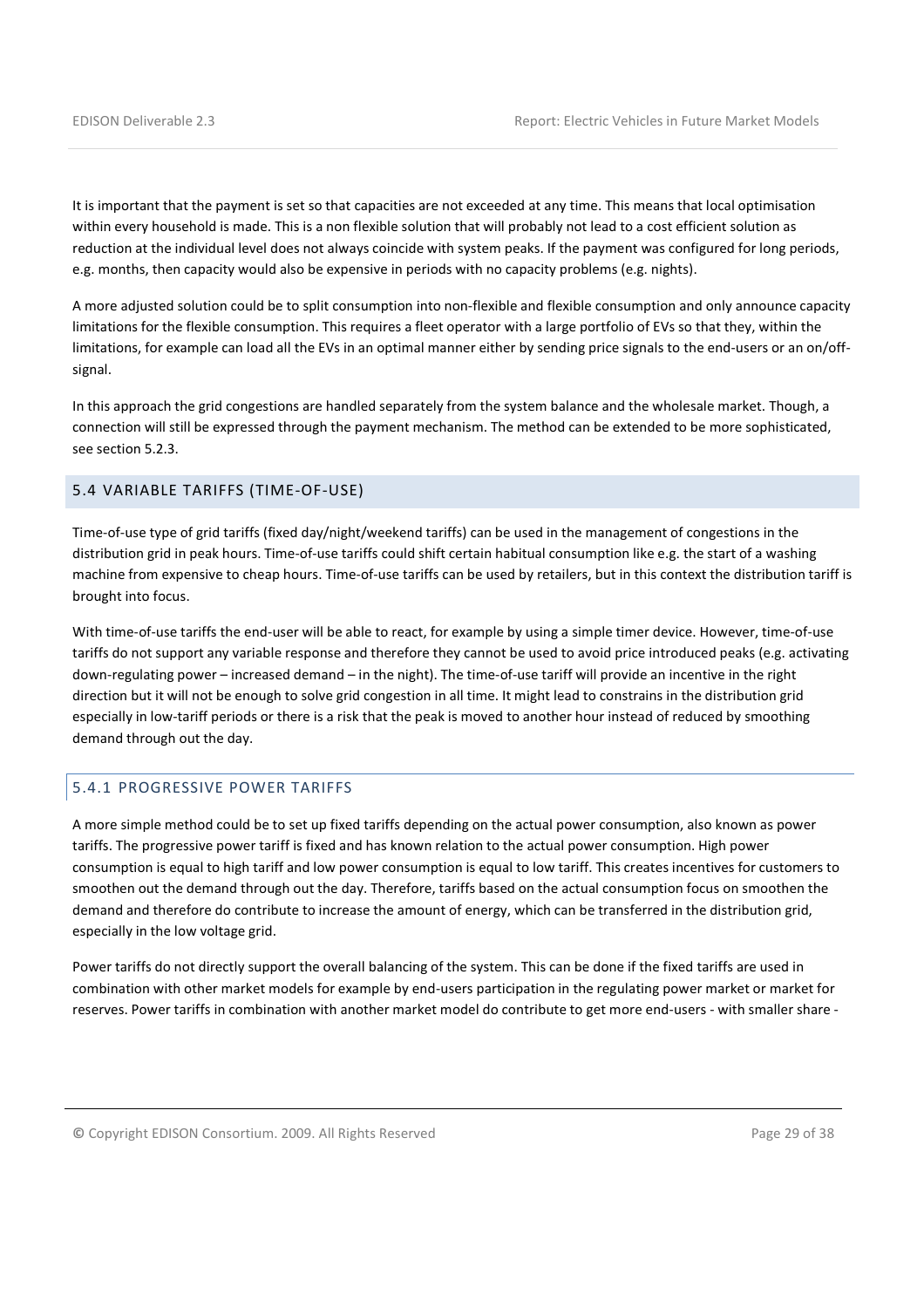participating in the regulating power market. The ancillary services to the transmission grid will thereby be spread more evenly in the distribution grid.

In case that the power tariffs are not sufficient to handle local grid congestion, reinforcement of the local grid is needed.

The advantages of the method are that it is simple and relatively easy for the DSO to implement because all customers do have the same tariffs and the tariffs are fixed and known beforehand,

The method has no direct link to the system balance but indirectly assuming that the demand curve expresses the need for balancing and the (over)load in the grid. In case that the shape of the actual consumption express the need for balancing it is a well-suited method. This is often the case today where spot prices are strongly correlated to demand. But in a future with much more wind this method will be more inaccurate in relation to fit in the wind in the overall system.

#### 5.5 DIRECT CONTROL – REGULATORY MANAGEMENT

A way to manage congestions in the distribution grid is to allow direct control from the grid company. This can be done by reducing the electricity consumption for selected units, e.g. EVs and heat pumps, by use of remote control. The control can be used more systematic in a cycle to avoid continuous overload.

One example is in the US where cycling is often used for air conditioning. When load must be reduced, air conditioners are only allowed with on/off cycle of e.g. 50% on. The fraction of on-periods and the payment can be adjusted to balance the need and the willingness for customers to sign up. The US system is often applied to solve large area power balancing. The cycling of consumption is only activated when needed, so this type of control can be said to be accurate. However, the system is often only activated in relation to one or a few standardised technologies e.g. air-condition. Other types of demand – that also could hold potential for control – are not considered.

Another example often referred to as "brown outs" can be used at system level to comply with lack of generation capacity in certain peak load situations.

The same concept could be applied for management of congestions in the distribution grid. This would require signal – geographically dependent to the level of interest – based on market prices or technical measurements for example the (over)load of the grid.

The market aspect of this method is related to a possible introduction of a compensation mechanism. Ideally the compensation should be divided to a level that take into account the risk of congestion and should also reflect the potential reduction in effect and/or time. The compensation can be calculated as the difference between the wholesale market prices in the hours from which the demand is moved from and moved to plus a loss from "pain and suffering". The compensation will reflect the alternative cost for expanding the grid i.e. if the payment is too high the grid company will reinforce the grid instead.

One should note that deciding the compensation is not straight forward as it demands fully insight in the grid and the cost etc. Besides, today's regulation of the DSOs in Denmark does not directly allow that kind of compensation calculated within the tariffs, see section 5.1.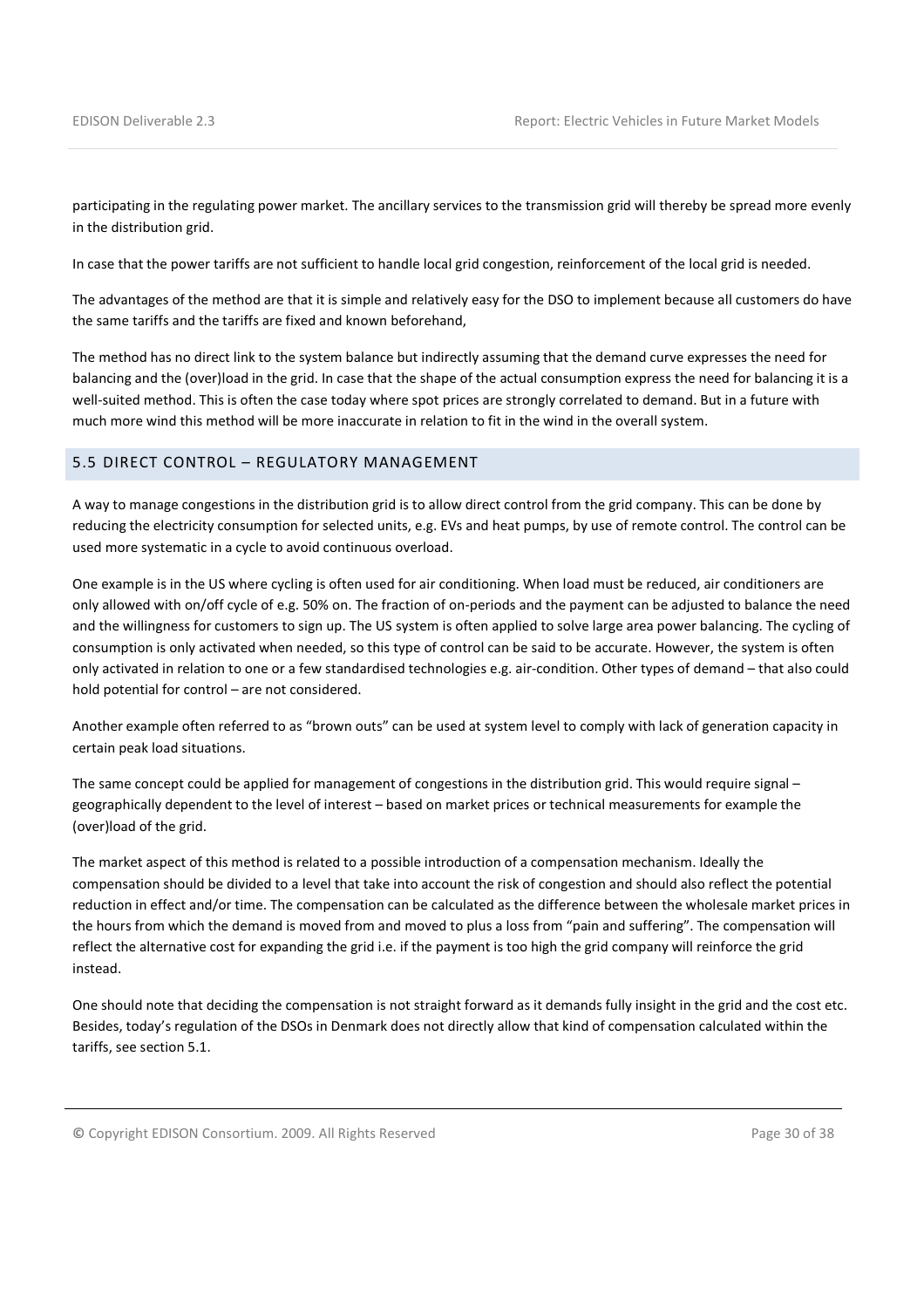In this approach the grid congestions are handled separately from the system balance and the wholesale market. Though there will still be a connection expressed through the compensation mechanism. The method can be extended to be more sophisticated, see section 5.2.3.

## 5.6 A BID SYSTEM

In the transmission system a bid system is used to manage congestions in the spot market. Based on bids for generation and demand, the prices are calculated so the transmission capacity is used to its maximum, but not more. This is supplemented with another type of bid system in the regulating power market where generation and demand are bid into a merit order list where the TSO activates bid when needed taken the cheapest bid first. Congestions are handled by leaving a bid out from the merit order if it cannot be used because of congestions in the transmission grid.

In theory the same concept could be used in relation to distribution grids. E.g. individual customers or fleet operators could send bids to the grid company describing the amount of demand they can reduce and the requested price in the relevant geographical areas. When needed the grid company could activate the cheapest bids taking into account the geographic.

A bid system could also be used to handle automatic reserves.

Many bids concerning demand reductions (or generation) are required. Besides, it will give individual prices in all parts of the distribution grid.

In contrast to the transmission grid, this market type for the distribution grid would have few participants. The competition may be very small. Therefore gaming could occur.

The challenge is to design a bid system that gives incentives for smart grid investments rather than grid reinforcements.

#### 5.7 DYNAMIC DISTRIBUTION GRID TARIFFS

Dynamic tariffs reflecting the underlying marginal costs can give a price signal to the end-users about the real costs in the total system from the congestions induced by the specific end-user. Such a dynamic tariff varies in time and location. A basic principle for dynamic tariffs could be to let the tariffs reflect the marginal cost by increased demand (or generation) on a specific time and in the specific part of the grid. This will be in line with the principles in the Danish regulations regarding "true costs".

A dynamic tariff will give end-users an incentive to adjust their demand/generation depending on the costs of their contribution to their grid load. Thus end-users, who get price signals based on marginal costs, get a clear incentive to act efficiently - both from a socio-economic and individual point of view. Socio-economic optimal decisions regarding grid reinforcement and flexible demand/generation can in principle be made.

If the socio-economic cost from grid reinforcement is lower than the socio-economic cost from end-users reacting flexible, the grid shall be reinforced. One should though be aware that this requires that the DSO can establish relatively straight forward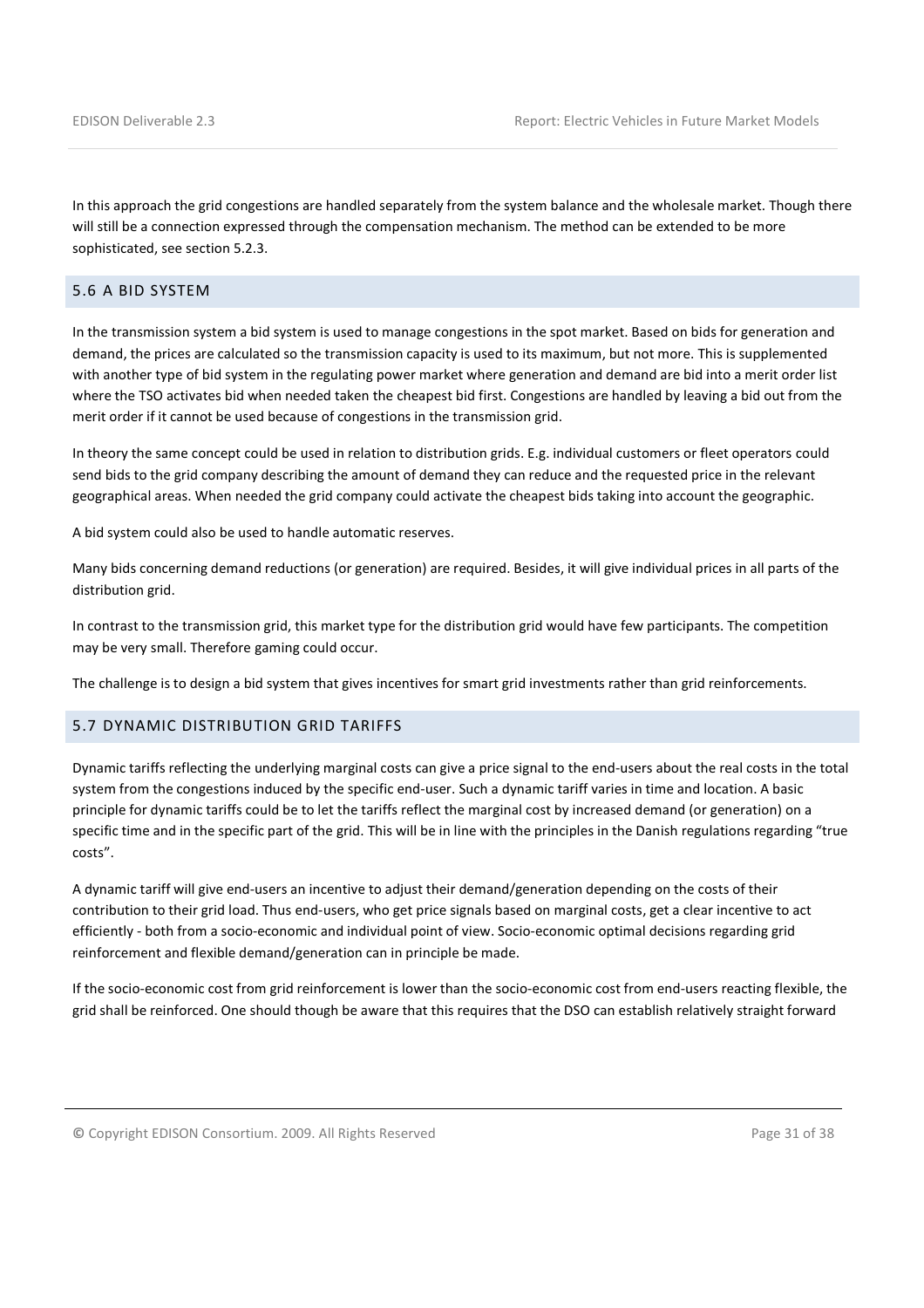l

business case calculations (see section 5.1), in order to be able to incorporate the short-term flexibility in the long-term planning (the complexity of this should not be underestimated).

A working group under the Danish Energy Authorities has made a report investigating the possibilities for and impacts of dynamic tariffs<sup>9</sup>, Energistyrelsen (2010). The report states that the DSO's task is, as far as possible, to identify their long-term marginal costs and establish tariffs according to that. When the tariffs reflect the long-term marginal costs, the end-users decisions will ensure efficiency in the costs for both customers and DSO. The DSO will not reinforce the grid unnecessarily and the end-users will not pay more than the shadow price for increased grid capacity. It should be noted that it can though be somewhat problematic that the long-term marginal costs per definition are average condition and that dynamic tariffs are short term hourly figures. Developing a method for when to invest must include a connection between those to figures.

The set-up could consist of the following elements:

- It is accepted that the payment for distribution grids are dynamic and may vary over time and location.
- Normal grid tariff is paid in locations without congestions.
- When capacity problems are expected, the grid company broadcasts an additional tariff in each hour for each location. The size of the tariff should be just large enough to solve the capacity problems (before or after handling of the system balance).
- When the profit from this congestion management exceeds the periodic costs of grid extensions, the grid extensions will be carried out.

The price level is dependent on a balance between the size of the capacity problems and the costumers' willingness to reduce their electricity consumption. The profit from the transitory high grid tariffs could be used to reduce the tariff in the affected areas in periods with no constrains, so that the average tariff is the same in all areas. This might not be straight forward and methods for this have to be developed.

The dynamic tariffs representing grid congestions could be on the top of the ordinary grid tariffs – if no congestions then the dynamic tariff is zero. This could for example be calculated from a division of demand in ordinary demand and flexible demand.

<sup>&</sup>lt;sup>9</sup> Energistyrelsen, *Redegørelse om mulighederne for og virkningerne af dynamiske tariffer for elektricitet, June 2010. The working group* recommends: Den lokale nettarif på netvirksomhedernes initiativ kan udformes således, at denne afspejler netvirksomhedens marginalomkostninger, dvs. at en dynamisk tarif fx indeholder: i. en nettabstarif (kortsigtede omkostninger), ii. omkostninger, herunder evt. sparede, til netudbygning (langsigtede marginal omkostninger), iii. dækning af generelle omkostninger og forrentning udover marginale omkostninger på en måde, der mindst forstyrrer rette pris-signal.

Ved en eventuel omlægning af den lokale nettarif skal hensynet til forbrugeren overvejes nøje, så afregningen fortsat kan ske ud fra rimelige, gennemsigtige og ikke-diskriminerende principper. Herunder skal el-forbrugernes regninger ved en eventuel omlægning vedvarende udformes, så de fortsat er forståelige for modtagerne, og oplysninger om net-tarifferingsprincipperne og tariferingen skal være tilgængelige.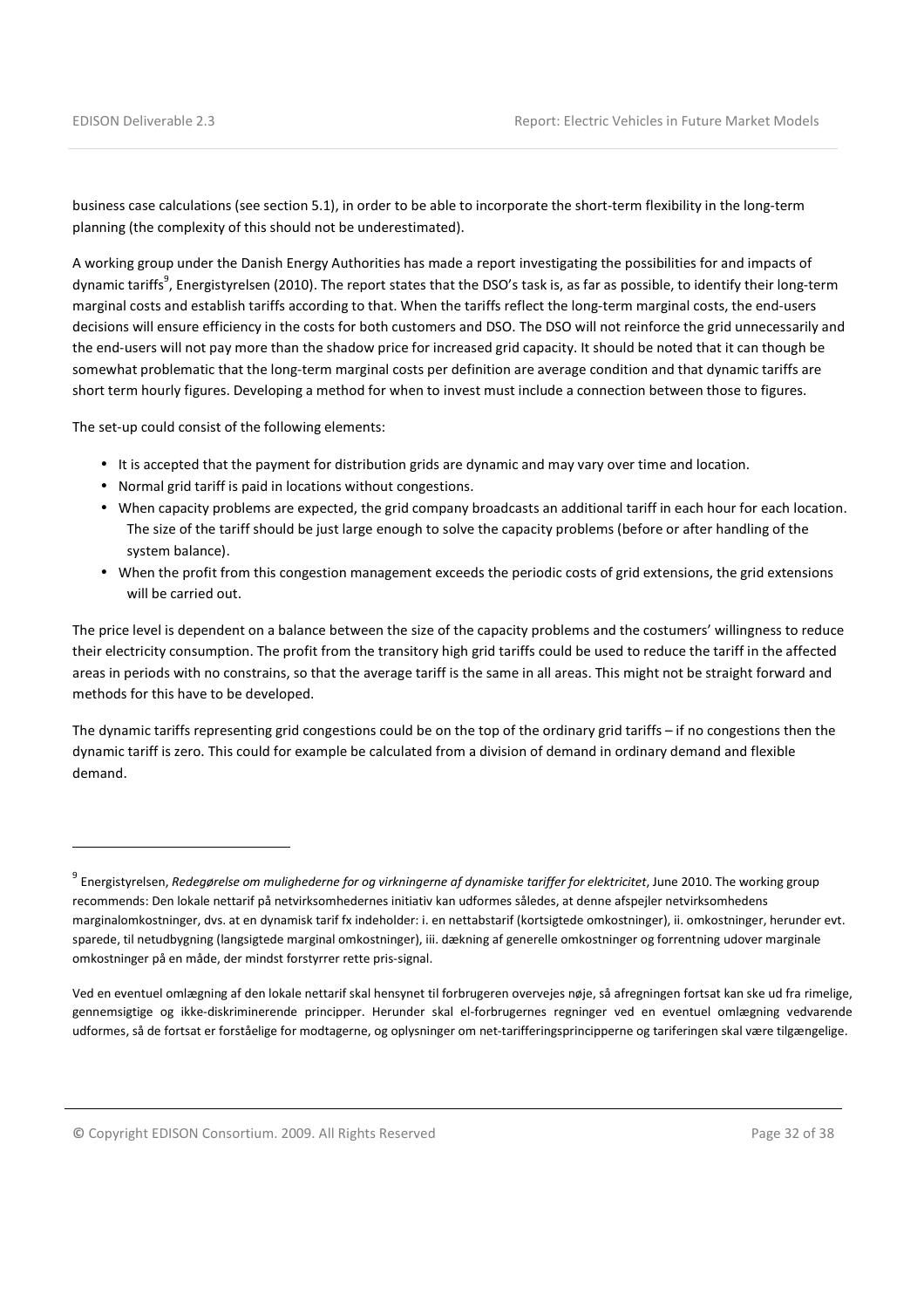#### 5.7.1 DYNAMIC DISTRIBUTION GRID TARIFFS – SPOT PRICE

The method that is described in the following takes its basis in a distribution grid tariff that interacts with the spot market.

Overall, when capacity problems are expected, the grid company broadcasts an additional tariff the day before, for each hour and for each location. The size of the tariff should be just large enough to solve the capacity problems.

The method implies that the spot price and the grid tariff are set the day before and therefore can interact, and the costumer can react on the sum of these two price signals. The signal received by the consumer consists of two parts (besides taxes etc.):

• TOTAL PRICE = SPOT PRICE + DISTRIBUTION GRID TARIFF.

The method is relatively simple, as it does not imply that the customers must submit bids or plans for their expected electricity consumption. Real time measurements of consumption are not required. The method is quite similar to the way congestions are handled in the transmission grid, but is somewhat simplified. The expected consumption has to be estimated by the grid company. A model taking basic in historical data can be used. The challenge is to create a reliable set of data for small amount of consumers. The lower the level (and the fewer customers) in the geographical area it might be difficult to obtain a robust set of data.

Whether or not to handle the congestions in the distribution grid before or after the spot or in a mixed approach will depend on whether the volumes are sufficiently small so imbalances can be ignored. An analysis must be made. If the imbalances can be ignored, the grid congestion can for example be handled before spot. In case the imbalances cannot be ignored the tariffs must somewhat be predicted before 12:00 the day before operation and indirectly included in the bids to the spot market. In case the imbalances can be ignored because of small volumes the tariff can be published after spot prices are announced.

#### 5.7.2 DYNAMIC DISTRIBUTION GRID TARIFFS – SPOT AND REGULATING POWER PRICE

If the EV (or demand in general) reacts on spot prices set the day before, it will be sufficient as described above to react on grid congestions once a day. But if the EVs also are to react on continuously updated regulating power prices, it can cause grid congestions if the grid constraints are only considered once a day. For example, an unexpected wind front would cause very low (e.g. negative) prices in the regulation power market. This could motivate price signal based consumption units to increase their demand (e.g. EVs start charging). If grid constraints are not handled at the same point of time, a risk of overloading distribution grids exists. This implies that the signal received by the consumer must consist in three parts (besides taxes etc.):

• TOTAL PRICE = SPOT PRICE + REGULATING POWER PRICE + DISTRIBUTION GRID TARIFF.

In the case of EVs reacting on both spot and regulating power price the distribution grid tariff will have to be updated continuously with updates in the regulating power price. The method compared to the case using spot prices only is more complicated as consumption has to receive updated price signals several times a day. Still the method does not imply that the customers have to submit bids or plans for their expected electricity consumption.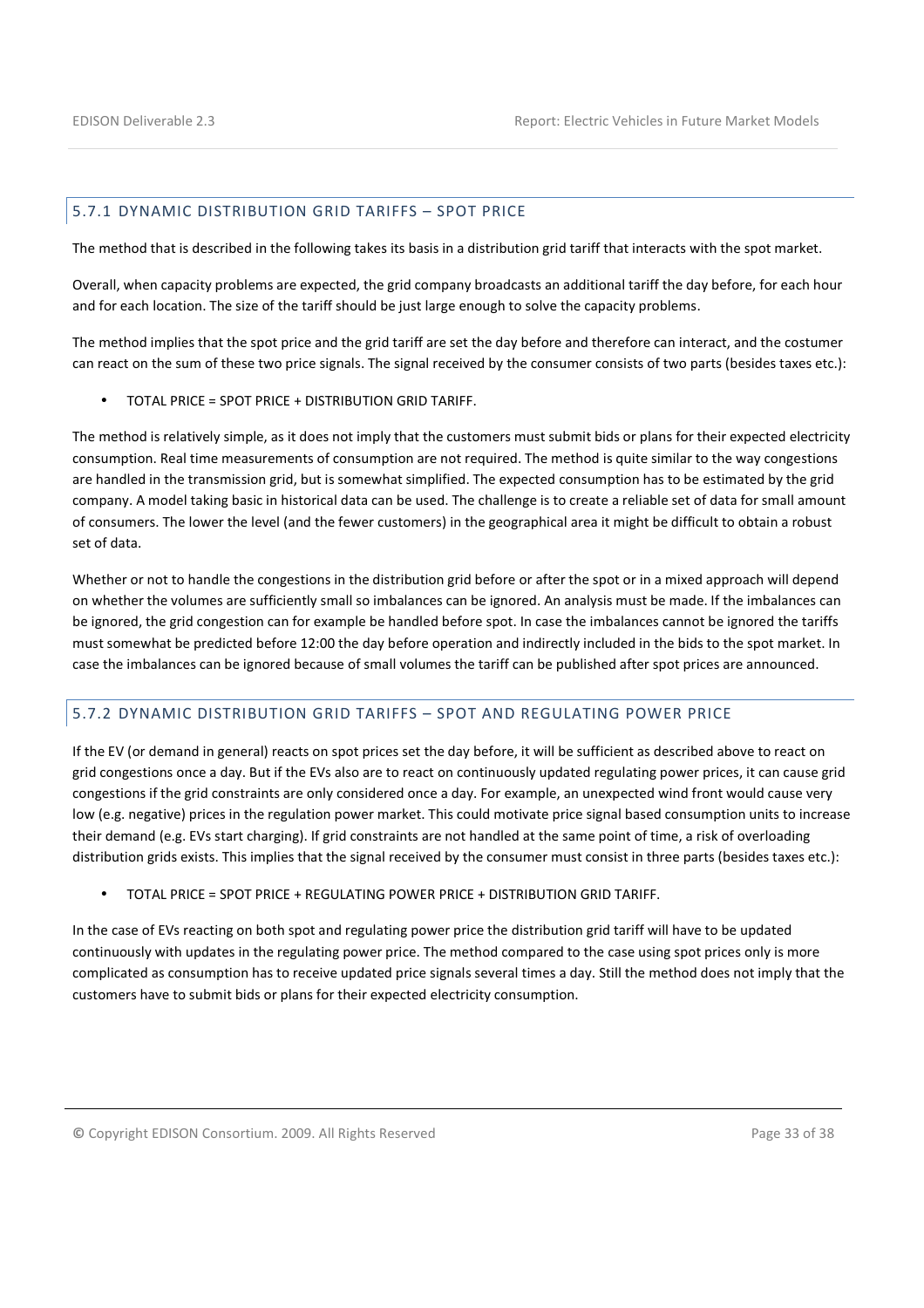As in the case of using only spot price, real time measurements of consumption are not required. The expected consumption has to be estimated by the grid company. A model taking basic in historical data can be used. The challenge is to create a reliable set of data for small amount of consumers. The lower the level (and the fewer customers) in the geographical area it might be difficult to obtain a robust set of data.

#### 5.8 COMPARISON

Several solutions for grid congestion management can be considered as outlined above. The characteristic of the methods are showed in the table. Some methods can be described as simple but some also with a low accuracy whereas others are more accurate but also more complex.

Note that all the shown methods are based on a voluntary participation of customers. Other methods based on more or less involuntary participation (e.g. grid code based and/or DSO terms of delivery) are however not considered in this report.

Some factors are important in the selection of which method to use:

- The solution can be integrated into the current energy market concepts with limited modifications (or at least an evolutionary development of existing market concepts into a new approach should be possible).
- The solution must be able to handle the different type of actors commercial and non commercial as well as several commercial actors (traders, VPPs etc.) responsible for customers in the same grid location.
- The solution should include best as possible socio-economic aspect in the dispatch and decisions regarding grid reinforcements.
- The solution should be easy to understand for owners of EVs among others.

Management of congestion in the distribution grid with other tools than grid reinforcements and take into account end-users reaction to price signals are a new and untested area. All methods require more knowledge of the distribution grid than available today. Besides, new methods to handle congestions in the distribution grid and to predict the reaction of the consumers have to be developed. Especially mapping of congestions in the distribution grid, geographically differentiation of end-users, pricing through compensation mechanism and developing new tools for including price dependent demand is obstacles to be overcome before distribution grid congestions can be handled in a new manner.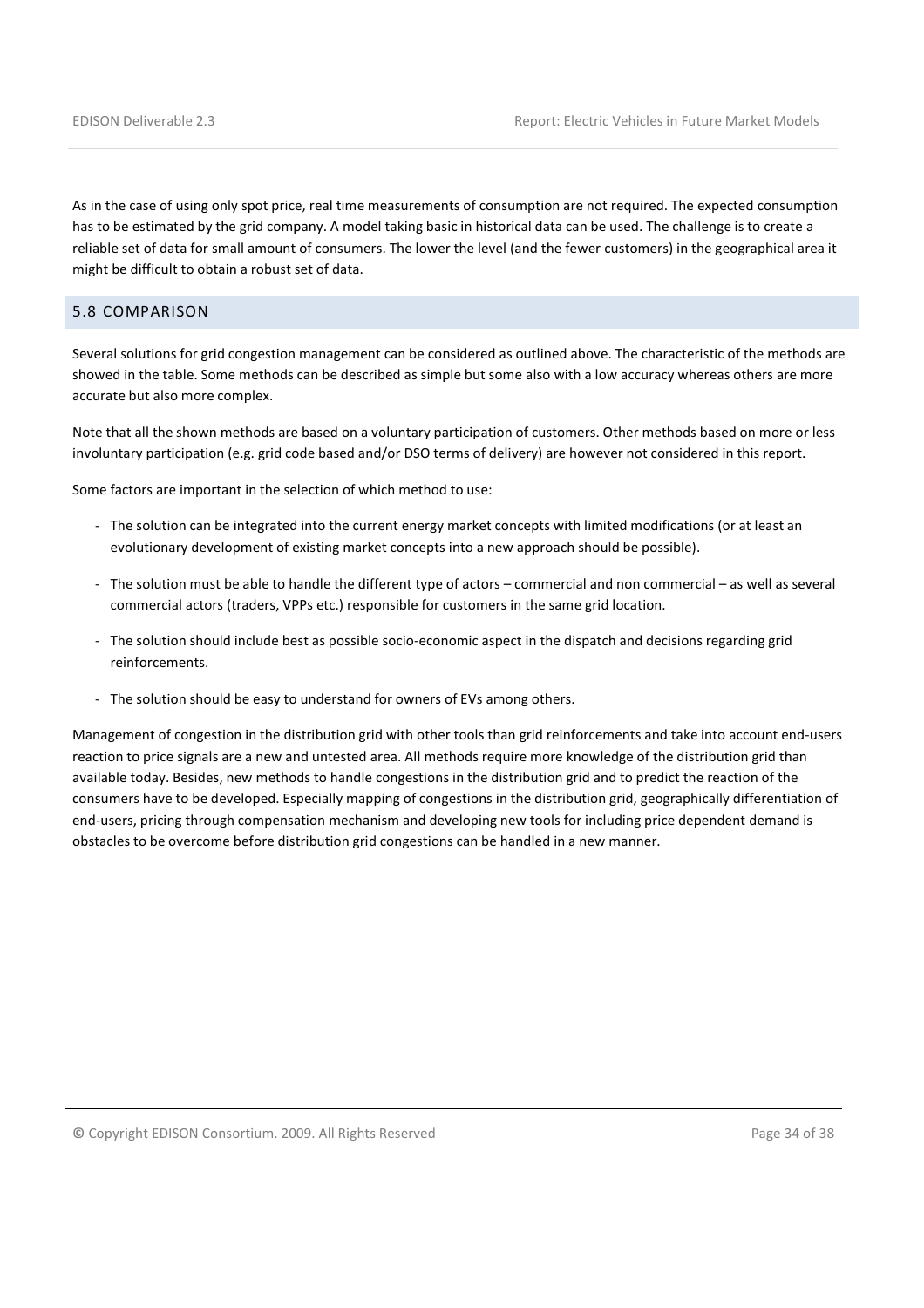|                                                                             | Solve traditional<br>peak load<br>and/or price<br>induced peak? | Accuracy: Does<br>reduction of<br>demand only<br>occur when<br>needed, and with<br>a reasonable<br>amount? | Simple or<br>complex | Comments                                                                                                                                            |
|-----------------------------------------------------------------------------|-----------------------------------------------------------------|------------------------------------------------------------------------------------------------------------|----------------------|-----------------------------------------------------------------------------------------------------------------------------------------------------|
| Payment for the right to use<br>capacity                                    | <b>Both</b>                                                     | Not accurate                                                                                               | Simple               | Would affect demand even at times<br>without capacity constrains                                                                                    |
| Direct control ("cycling")                                                  | <b>Both</b>                                                     | Accurate                                                                                                   | Simple               | Typically only for a limited number of<br>technologies                                                                                              |
| Time-of-use tariffs                                                         | <b>Traditional peak</b>                                         | Not accurate                                                                                               | Simple               | Most useful for behavioural change                                                                                                                  |
| A bid system                                                                | <b>Both</b>                                                     | Accurate                                                                                                   | Complex              | Can be too complicated to manage by<br>individual end-users. A fleet operator<br>may be needed                                                      |
| Dynamic tariffs (in relation to<br>spot price)                              | <b>Traditional peak</b>                                         | Accurate                                                                                                   | Simple               | Demand is relatively easy to predict,<br>even if influenced by spot prices                                                                          |
| Dynamic grid tariffs (in<br>relation to spot and<br>regulating power price) | <b>Both</b>                                                     | Accurate                                                                                                   | Complex              | The combination of high price<br>incentives in the regulating power<br>market and that e.g. very low prices<br>can occur at any time is a challenge |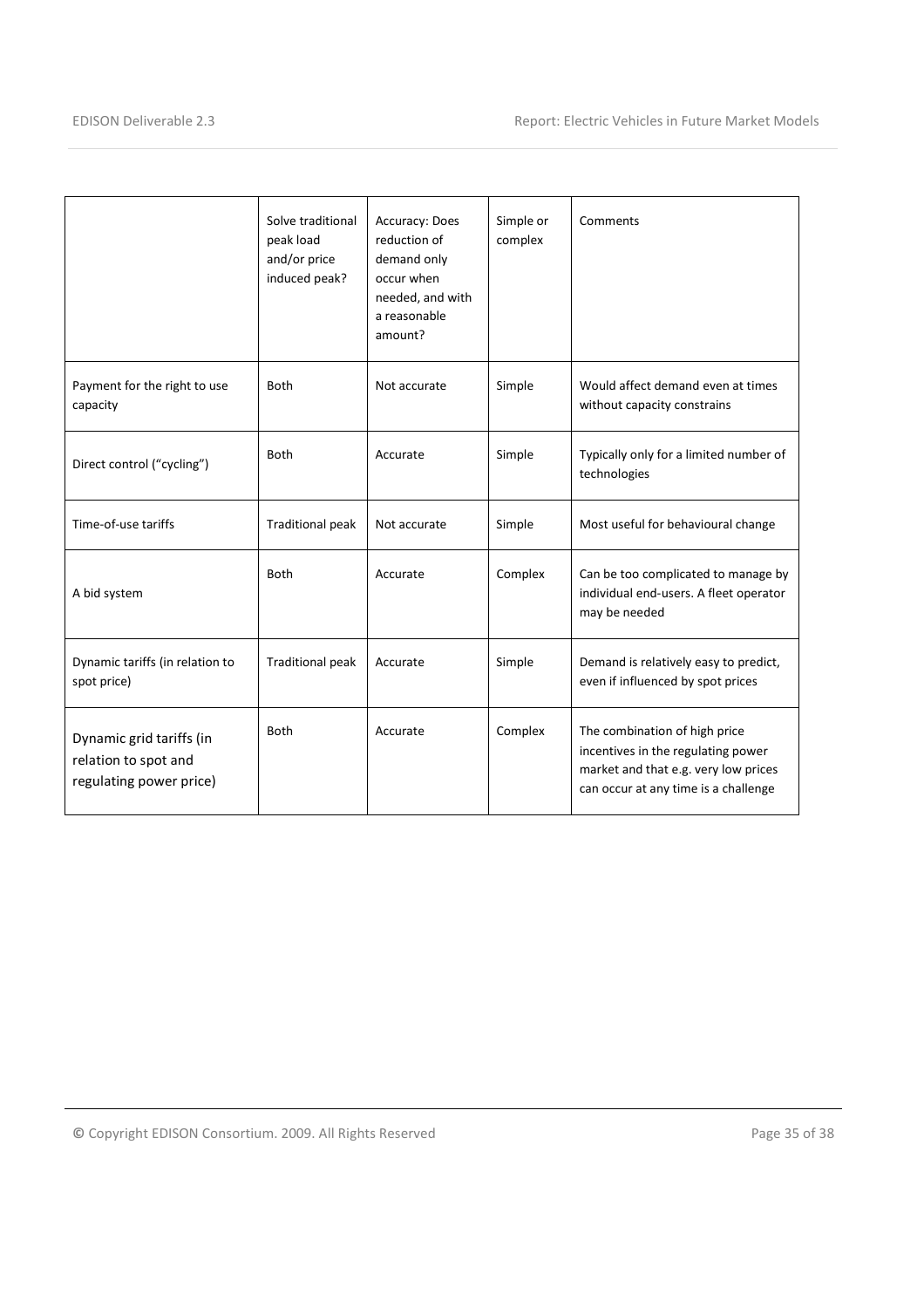#### 5.9 OPERATION OF A VIRTUAL POWER PLANT (VPP) FOR EVS

A method for operating a virtual power plant (VPP) in a scenario with power system balancing (spot market and regulating power market) and grid congestion management (dynamic tariffs) could be like this:

- 1) Grid congestions in coming 24 hours are forecasted and tariffs are set in specific geographically area and hours so congestion is expected to be avoided (dynamic tariffs).
- 2) VPP bids<sup>10</sup> in spot market taking i) forecasted spot market prices and ii) grid tariffs for each hour and each location into account (for each hour and location: total price = forecasted spot market price + grid tariff)
- 3) Spot prices are set by Nord Pool Spot and VPP overall fleet charging schedule will be established based on activated bids.
- 4) VPP establishes individual charging schedules and distribute them to EVs.
- 5) VPP and other retailers offer up and down regulating power in different grid locations previously appointed by the DSO.
- 6) During operation, grid constraints may occur due to deviations of demand and generation from the plan (or "wrongly" set tariffs by the DSO)
- 7) DSO activates locational specific regulating power offers from step 4) if congested lines occur ("counter activation" may be needed to avoid influence of the system balance, and a method for coordination with the TSO and the conventional regulating power market for balancing must be developed).

This method is a combination of dynamic tariffs for spot market time slot combined with a first system balance/then grid congestion for regulating market timeslot. The steps 5)-7) can be replaced with a control-by-price approach. This requires that a control-by-prices approach is implemented as supplement for conventional regulating power provision (currently under development – Csetvei, 2010 $^{11}$ ).

l

<sup>&</sup>lt;sup>10</sup> Bid types on Nord Pool Spot are relatively limited. Only one type of flexible hourly bid is possible e.g. one can bid in to have the bid accepted in the hour with the highest price. Bid types more suitable to flexible demand for EVs etc. have to be developed.

<sup>&</sup>lt;sup>11</sup> Zsuzsa Csetvei, Real-time market-based controlling schemes in Power Systems, December 2010.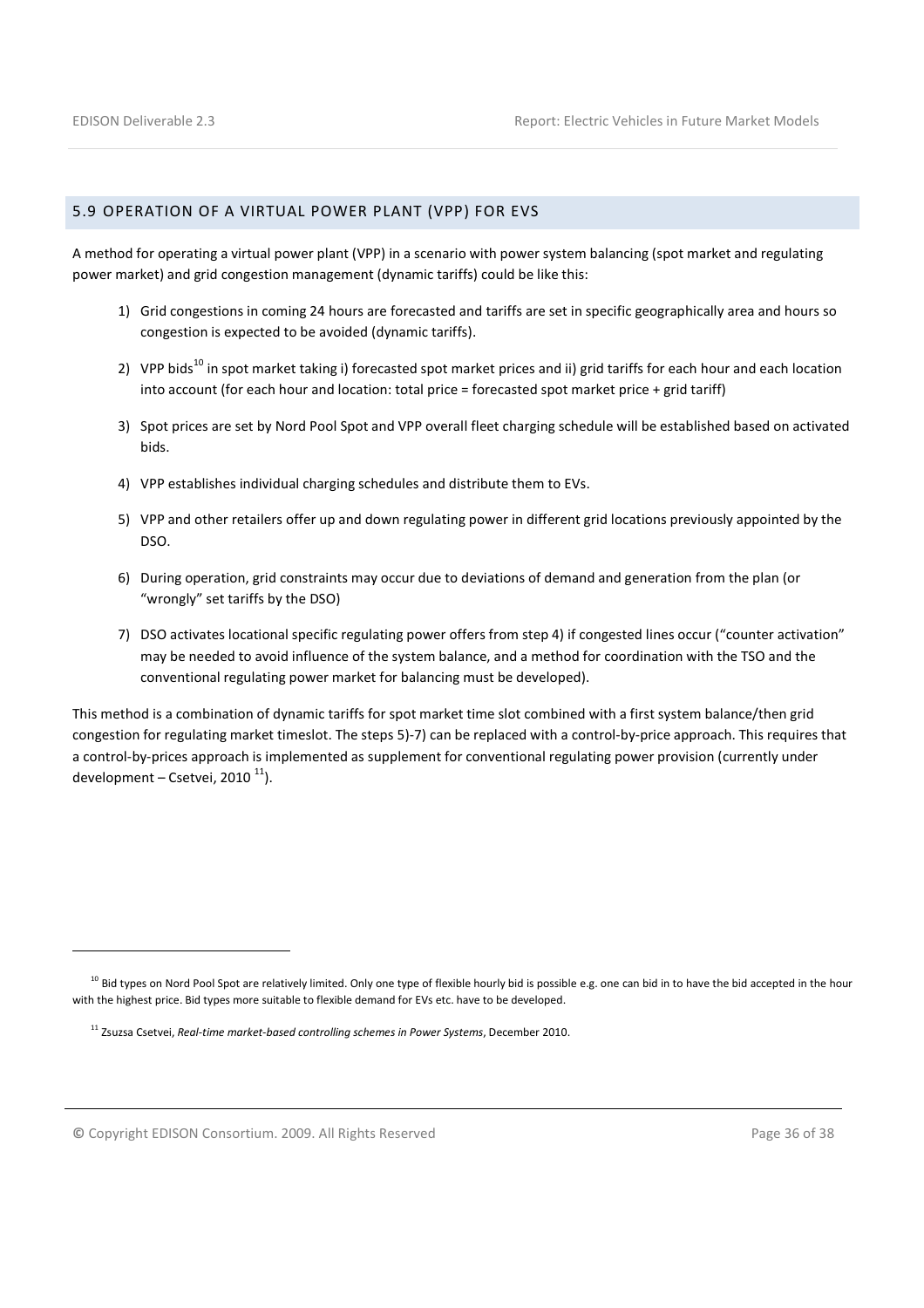#### 6 INTEGRATION OF V2G IN ELECTRICTY MARKETS

It is anticipated that EVs in the future will be able to use their batteries to send electricity back to the grid when electricity prices are high, and/or there is a need for regulating power or ancillary services. Often referred to as Vehicle to Grid (V2G), this concept still has a number of technical and practical issues that must be dealt with before it can be implemented on a largescale basis. For example, more details must be known regarding the effects of repeated discharging on battery performance and battery life, as a number of car manufactures warranties will currently not cover the battery if it is utilised in V2G applications.

The current market rules prescribe consumption and production to be handled separately. This requires that charging and discharging must be handled by using two meters, i.e. that the delivery of electricity to the grid must be measured by a separate meter. Furthermore the balance responsible would have to change between a consumption balance responsible and a production balance responsible. Today, only small scale photovoltaic units are allowed to use net-metering. It is not known +++whether this exemption could be extended to EVs.

Also, the current tax rules complicate the V2G practise. Taxes are paid for consumption, which includes charging of the EV battery. With a two meter system (one for demand and one for delivery to grid) the tax on demand would hinder an economic charge/discharge plan. If net-metering was allowed the EV could deliver electricity to the owner (not exporting to grid) without tax distortion.

To overcome some of these challenges an option is that V2G is utilised by households to cover their own consumption. This version of the concept is simpler because it would not require electricity to be fed back to the grid, nor would it allow the EV user to deliver electricity to any of the above mentioned markets. However, as described it is not part of the present possibilities.

To be able to use the EV battery in a market concept for charging and discharging the EV, a set of rules have to be set up for how the battery can be used. The rules are based on technical restrictions for the battery and have to be transferred into rules that can be used in a market based charging for example through a price component.

WP 1.5 in the Edison project is working on a battery model that aims to describe the impact on battery life as a function of charging power, state of charge, cell temperature etc. Combined with the price of the battery, this model is intended to give the marginal value reduction of the battery pack when charging and discharging.

Once EVs have started to participate in the markets for regulating power and automatic reserves, the addition of V2G to these markets is quite straight forward. The same is the case for the spot market. Though with the present rules, a fleet operator or production balance responsible will be needed to aggregate end-users to meet the Nord Pool Spot minimum bid of 10 MWh/h. On the technical side, the installation of equipment that will allow for the battery to feed electricity back to the grid will be required.